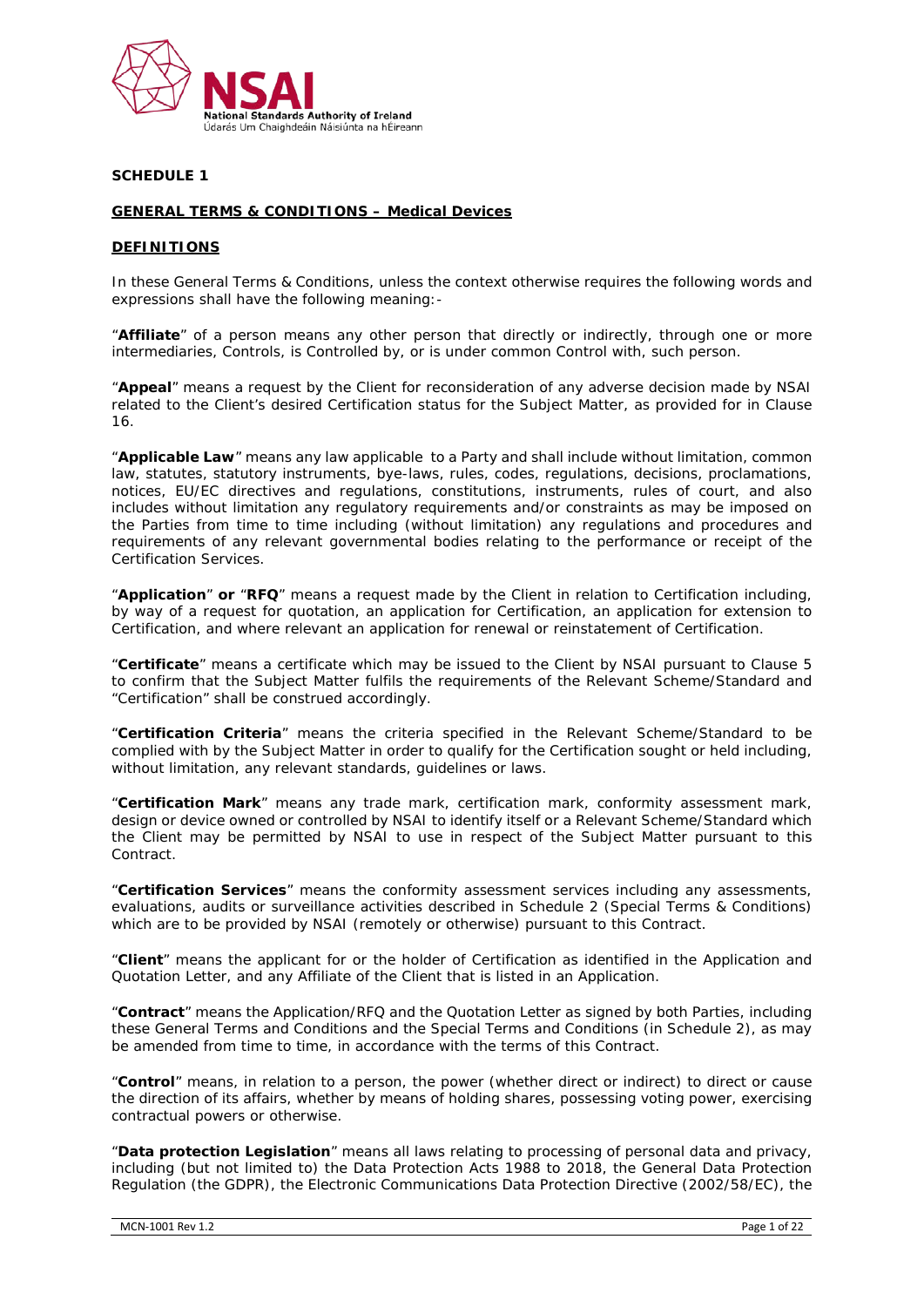

European Communities (Electronic Communications Networks and Services)(Privacy and Electronic Communications) Regulations 2011 and all applicable Irish laws and regulations relating to the processing of personal data and privacy, including (where applicable) any amending and replacing legislation and the guidance and codes of practice issued by the Data Protection Commission and all applicable similar or related legislation in any competent jurisdiction and Controller, Processor, Data Subject, Personal Data, Personal Data Breach, Processing and Appropriate Technical and Organisational Measures are as defined in the Data Protection Legislation and Process shall be constructed accordingly.

"**Fees**" means the fees payable by the Client to NSAI in consideration for the provision of the Certification Services, pursuant to this Contract.

"**IPR**" means any and all intellectual property rights of any nature anywhere in the world whether registered, registrable or otherwise, including patents, utility models, trade-marks, registered designs and domain names, applications for any of the foregoing, trade or business names, goodwill, copyright and rights in the nature of copyright, design rights, rights in databases, moral rights, know-how and any other intellectual property rights which subsist in computer software, computer programs, websites, documents, information, techniques, business methods, drawings, logos, instruction manuals, lists and procedures and particulars of customers, marketing methods and procedures and advertising literature, including the "look and feel" of any websites.

"**NSAI**" means The National Standards Authority of Ireland as established by the National Standards Authority of Ireland Act of 1996.

"**NSAI Brand Guidelines**" means the guidelines relating to the use of NSAI logo(s) referred to in the Appendix.

"**NSAI Personnel**" means any employee, officer, agent or servant of NSAI, including for the avoidance of doubt any independent contractor engaged by NSAI to assist in the provision of the Certification Services to the Client.

"**Parties**" means the Client and NSAI and a 'Party' means either one of them.

"**Quotation Letter**" means the letter issued by NSAI to the Client following an Application by the Client (which the Client and NSAI have signed and which forms part of this Contract).

"**Relevant Scheme/Standard**" means the scheme/standard and/or Applicable Law against which NSAI provides certification in respect of the Subject Matter pursuant to this Contract, as more particularly specified in the Quotation Letter and/or Schedule 2 (Special Terms and Conditions).

"**Subject Matter**" means a specific product, process, service, material, system or technique which is the subject of an Application.

"**Working Day**" means a day other than a Saturday, Sunday or a public holiday or bank holiday in Ireland.

## **Interpretation**

- 1. The headings in these General Terms & Conditions are for convenience only and shall not affect the interpretation or construction hereof.
- 2. Unless the context otherwise requires, a reference to any clause, sub-clause or appendix is to a clause, sub-clause or appendix (as the case may be) of or to these General Terms & Conditions.
- 3. Any reference to a Schedule is to a schedule to the Quotation Letter. Any reference to an Appendix is to an appendix to these General Terms and Conditions.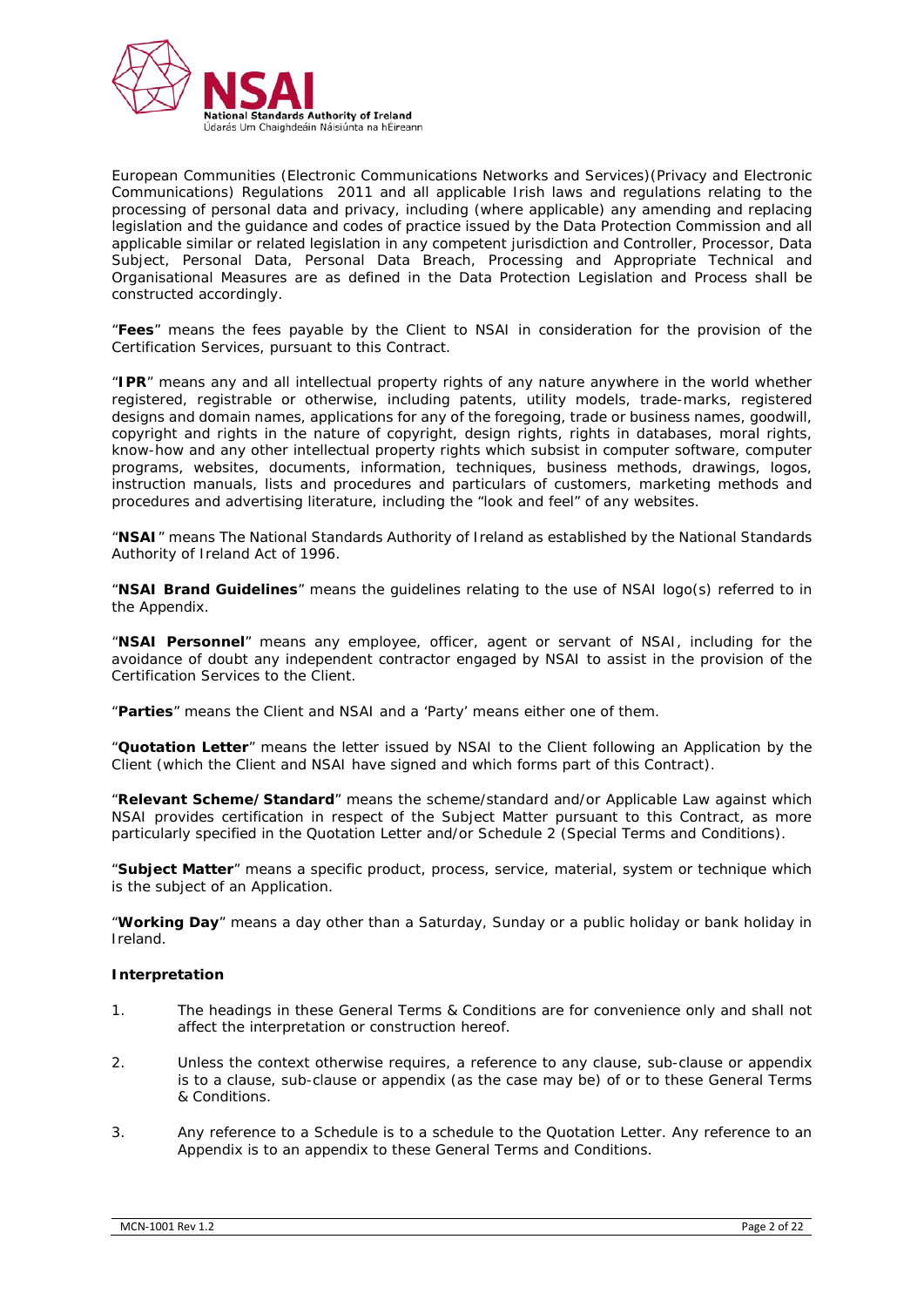

- 4. In the event of any conflict or inconsistency between the documentation comprising this Contract, the following order of precedence shall apply:
	- 1. Quotation Letter
	- 2. Special Terms & Conditions
	- 3. General Terms & Conditions
	- 4. RFQ/Application
- 5. Any reference to a 'person' shall be construed as a reference to any individual, firm, company, corporation, undertaking, government, state or agency of a state, or any association or partnership (whether or not having separate legal personality).
- 6. References to any statute or other similar legislative instrument shall be construed as a reference to the statute or instrument as amended, modified, consolidated or extended.
- 7. The singular includes the plural and vice versa.

#### **1 COMMENCEMENT**

- 1.1 This Contract shall commence upon the date that the Client returns the signed Quotation Letter to NSAI.
- 1.2 This Contract shall continue in full force and effect until it is terminated in accordance with the provisions hereof.
- 1.3 It is acknowledged that more than one Certificate may be granted by NSAI to the Client under this Contract and that the Contract may be extended with the agreement of both Parties.

# **2 NSAI'S FUNCTIONS AND SERVICES**

- 2.1 The Certification Services to be provided by the NSAI to the Client in respect of the Subject Matter are set out in this Contract and are more fully described in the Quotation Letter and in Schedule 2 (Special Terms & Conditions). Subject to compliance by the Client with this Contract, NSAI will:
	- (a) assess and evaluate the Client's application for Certification in respect of the Subject Matter against the Certification Criteria; and
	- (b) grant Certification, where, in the sole opinion of NSAI, the Subject Matter meets the Certification Criteria considered relevant by NSAI and the Client otherwise complies with this Contract and any other conditions or requirements that NSAI considers appropriate.
- 2.2 The Certification Services shall be provided on a non-exclusive basis and in accordance with Applicable Law and the Certification Criteria. The Client acknowledges and agrees that the Certification Services may be performed by NSAI remotely, at the discretion of the NSAI, and the Client shall fully co-operate with the NSAI so as to facilitate remote provision of the Certification Services. Such co-operation includes but is not limited to the Client providing NSAI Personnel with live video feed.
- 2.3 NSAI has endeavoured to estimate time and costs for the provision of Certification Services in the Quotation Letter and reserves the right to amend arranged time schedules where appropriate for the proper provision of the Certification Services. Where time schedules are amended, NSAI shall not be held liable for any loss, cost or expense arising to the Client or any other person from any non-compliance with or amendment of the time schedules.
- 2.4 NSAI may, subject to the requirement to give reasonable notice in writing to the Client, make such changes to the provisions of these General Terms and Conditions as it deems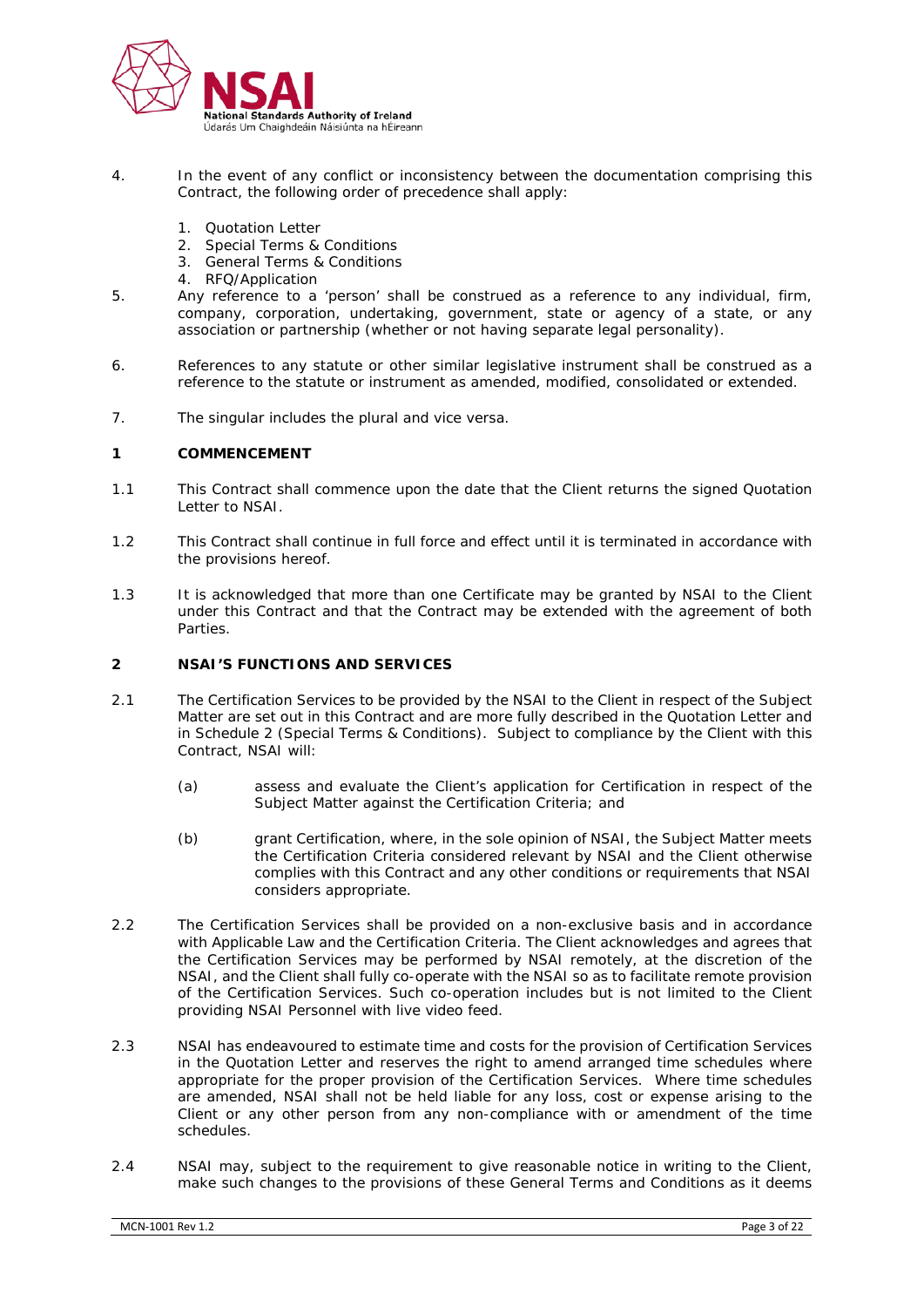

appropriate. The amendments to the Contract shall be binding once signed by both Parties and the Client agrees to promptly provide a signed agreement to NSAI. In circumstances where the Client does not accept such amendments to the Contract, it shall have the right to terminate this Contract with the provision of 14 (fourteen) days' written notice to NSAI.

- 2.5 NSAI may amend the Certification Criteria initially specified in any particular case at any time during the period of assessment of the relevant Application or during the currency of any existing Certification on the basis that the requirements of Applicable Law, national or international standards or guidelines or schemes or relevant sectoral practices have altered or that NSAI for any other reason, in its absolute discretion considers a change in the Certification Criteria to be necessary or advisable. In such circumstances NSAI will notify the Client of the relevant changes and will provide the Client a reasonable time to adjust to the changes.
- 2.6 In the event of grant of a Certificate, NSAI may conduct such surveillance of the ongoing compliance of the Subject Matter with the Certification Criteria as NSAI considers appropriate.
- 2.7 NSAI Personnel shall exercise due care in complying with any safety regulations applicable to the Client's premises and which are made known to NSAI Personnel in advance in accordance with Clause 3.7.
- 2.8 NSAI reserves the right to fulfil its obligations under Applicable Law by taking any steps it considers necessary including conducting unannounced audits of the Client. NSAI may also, at its sole discretion, conduct audits of the Client at short notice or unannounced to investigate complaints, review significant changes, follow up on suspended or restricted Certificates or for any other reason it considers may be required to protect the integrity of NSAI's Certification operations or to protect NSAI's reputation.
- 2.9 Where applicable to a Relevant Scheme/Standard and as explained in Schedule 2, NSAI reserves the right to select the audit team members or to sub-contract specific tasks as part of the delivery of the Certification Services. In such case, the Client will be notified in advance and given an opportunity to submit reasonable objections to use of one or more of the audit team members or the sub-contractor. If the Client raises an objection to the audit team members or the sub-contractor, NSAI will endeavour to provide a solution to the Client's reasonable satisfaction in order to provide the Certification Services. If no agreement can be reached, the Certification Services in question shall not be provided and this Contract shall be construed accordingly. NSAI will remain liable for all subcontracted obligations under the Contract and all acts and omissions of its subcontractors in carrying out its obligations under the Contract.
- 2.10 NSAI reserves the right to discontinue the provision of Certification Services in respect of certain Subject Matter where it establishes, in its reasonable opinion, that:
	- (a) the Client has abandoned the Application in respect of the Subject Matter; or
	- (b) the Client delays unduly to meet its obligations under Clauses 3.3, 3.5 or 3.6;
	- (c) continuing the provision of the Certification Services would involve an unacceptable risk to NSAI Personnel; or
	- (d) it becomes apparent that Certification is unlikely to be granted for the Subject Matter under assessment.

In such event NSAI shall refund to the Client an amount equal to any advance Fees paid less the value of work done and expenses incurred by NSAI up to the date of discontinuance.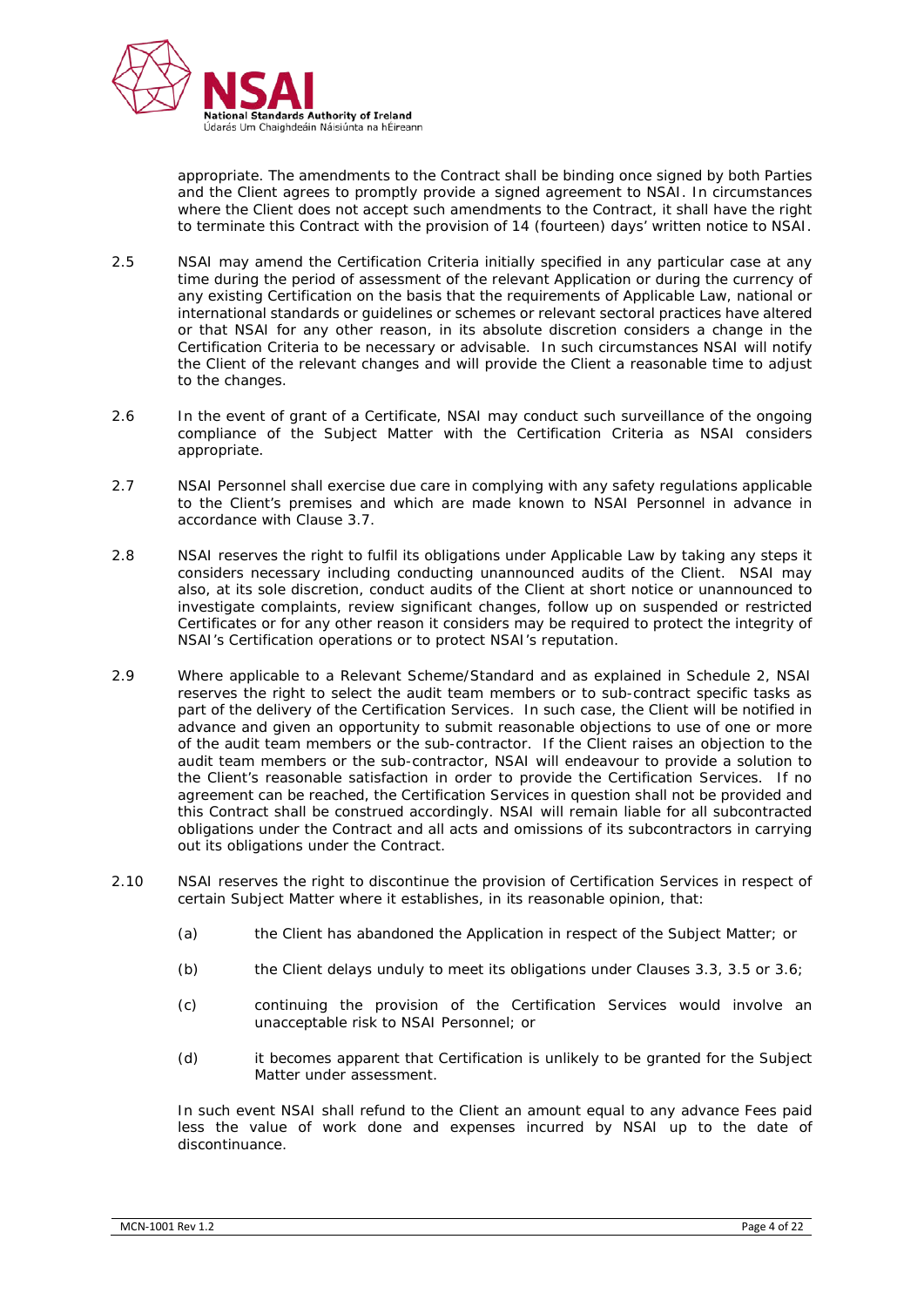

- 2.11 NSAI may alter a Certificate where, in its absolute discretion, it considers such changes are necessary to reflect a change in the relevant Certification Criteria or to reflect or describe more accurately the Subject Matter of the Certification or any aspect, feature, use or installation of the Subject Matter of the Certification.
- 2.12 NSAI warrants that the Certification Services will be performed with due care, skill and diligence in accordance with recognised commercial practices and standards by appropriately qualified and trained personnel.
- 2.13 As of the date of this Contract, NSAI warrants that it holds the relevant accreditation and authorisations to provide the Certification Services. In the event that NSAI no longer holds the relevant authorisations or accreditation, it shall cease to provide the Certification Services and promptly notify the Client.

# **3 CLIENT'S GENERAL OBLIGATIONS**

- 3.1 The Client shall comply with all of its obligations and responsibilities under this Contract and shall act at all times in accordance with Applicable Law.
- 3.2 In consideration of the provision of the Certification Services, the Client shall pay the Fees in accordance with the provisions of Clause 8.
- 3.3 The Client shall grant or ensure that there are granted to NSAI Personnel all such rights of access to any premises and areas deemed necessary by NSAI for the purpose of allowing NSAI to provide the Certification Services under this Contract. The right of NSAI Personnel to such free access shall not be conditional upon the execution of any other contract, waiver or release which in any way purports to affect the legal rights of NSAI Personnel or the rights or obligations of NSAI.
- 3.4 On request, the Client shall allow NSAI Personnel exercising rights granted under Clause 3.3 to be accompanied by certain person(s) (including but not limited to those persons representing any of NSAI's accreditation bodies, certification scheme owners and regulatory authorities) for the purpose of witnessing the provision of Certification Services. The rights and protections given by the Client to such persons shall be no less than those afforded to NSAI Personnel under this Contract.
- 3.5 The Client acknowledges that it bears the entire responsibility to give to NSAI such information, assistance and co-operation as NSAI considers necessary to provide the Certification Services and the Client agrees to promptly provide, or arrange to have promptly provided by third parties, upon the reasonable request of NSAI the following:
	- (a) all such information, assistance and co-operation;
	- (b) any and all existing materials, products, items, details of quality control arrangements and site installation procedures, performance data, tests, studies, evaluations or reports;
	- (c) such access to the Client's personnel, computer systems, facilities, records, data and information, or those of any relevant third party as may be reasonably determined by NSAI;
	- (d) any additional test reports, studies or evaluations reasonably required by NSAI to be carried out.
- 3.6 In particular, and without limitation, the Client shall at its own expense promptly do or arrange to have done the following upon request from NSAI:
	- (a) prepare, package and dispatch items needed by NSAI for its assessment or for verification purposes; and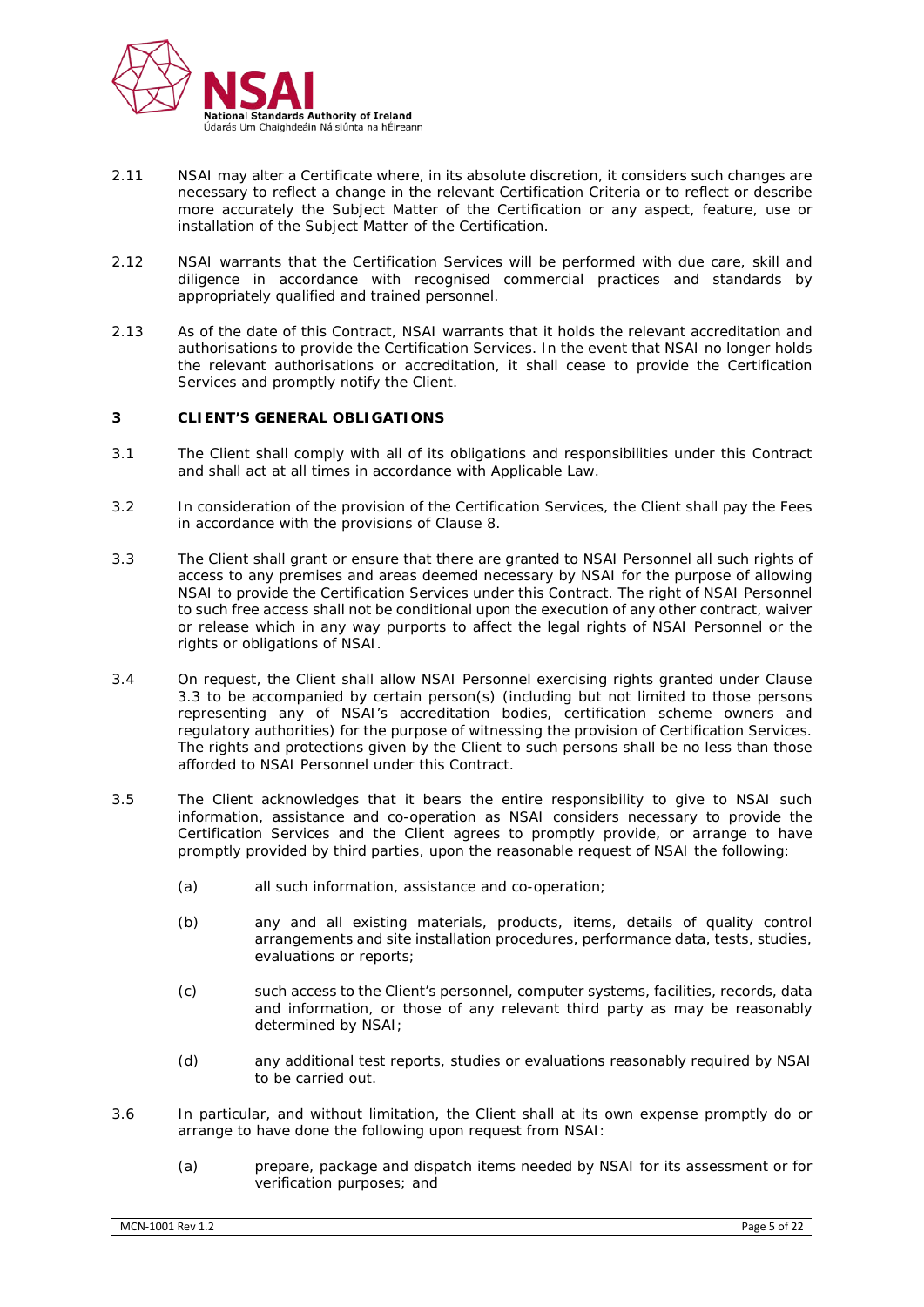

- (b) collect any item delivered or dispatched to NSAI within 15 (fifteen) calendar days of being requested by NSAI to do so; and
- (c) everything necessary to enable NSAI to assess whether a Certificate should be granted or, if already granted, maintained, amended, suspended, restricted or withdrawn.
- 3.7 The Client shall be responsible for ensuring that NSAI Personnel entering on its premises are informed of the health and safety requirements pertaining and agrees to provide, at the Client's expense, training for NSAI Personnel in the safety procedures applying at the Client's premises as well as all necessary protective equipment. Where NSAI Personnel may be required to undertake specialist training in advance of carrying out the Certification Services under this Contract, the Client must disclose this to NSAI in advance. The Client shall bear all costs, expenses and liabilities for and in connection with compliance with the health and safety requirements including, but not limited to, all costs, expenses and liabilities for the supply, provision (and such supply and provision is the responsibility of the Client) and maintenance of all personal protective equipment and clothing required for the NSAI Personnel for the proper, safe and efficient execution and completion of the Certification Services.
- 3.8 The Client shall be responsible for ensuring that NSAI Personnel are not subject to bullying, sexual harassment and harassment in accordance with Applicable Law. Such actions will constitute a breach of this Contract which may result in suspension, restriction or withdrawal of a Certificate pursuant to Clause 5.5 or termination of this Contract pursuant to Clause 10.1(a).
- 3.9 The Client shall promptly notify NSAI in writing of any change affecting any information given by the Client to NSAI as part of its Application, or where Certification has been granted, of any matter affecting the ability of the Subject Matter to comply with the Certification Criteria immediately after the occurrence of the said change or matter or if this is not possible at least within 10 (ten) Working Days of the Client becoming aware of the said change or matter. This shall include but is not limited to changes in legal, commercial, ownership or organisation status, the organisation, key personnel, resources and location, scope of certification including where applicable changes in the manufacture or installation or other aspects of the Subject Matter.
- 3.10 The Client shall notify NSAI in writing of any change of ownership or control of the Client or any sale by the Client of its business or any other event by which the control of the business of the Client will be transferred or changed, in advance of said change, sale or event taking place and shall confirm to NSAI in writing the occurrence of any such change, sale or event immediately upon its taking effect, or if this is not possible, at least within 5 (five) Working Days of the said change, sale or event.
- 3.11 The Client shall implement any necessary corrective actions that may be required by NSAI from time to time to ensure compliance with the Certification Criteria and to remedy any instance of non-conformity with Certification Criteria and, in any event, shall implement such corrective actions by the time limits specified by NSAI for such implementation, and shall inform NSAI when such corrective actions have been implemented.
- 3.12 The Client shall, if notified under Clauses 2.4 and 2.5, implement in a timely manner any changes by the time specified by NSAI for such implementation and shall inform NSAI when such adjustments have been made.
- 3.13 The Client shall comply with the provisions of the Appendix of these General Terms and Conditions in relation to claims of Certification and use of the Certification Marks and shall make all written material utilising Certification Marks and other means of displaying Certification Marks available to NSAI Personnel at all reasonable times.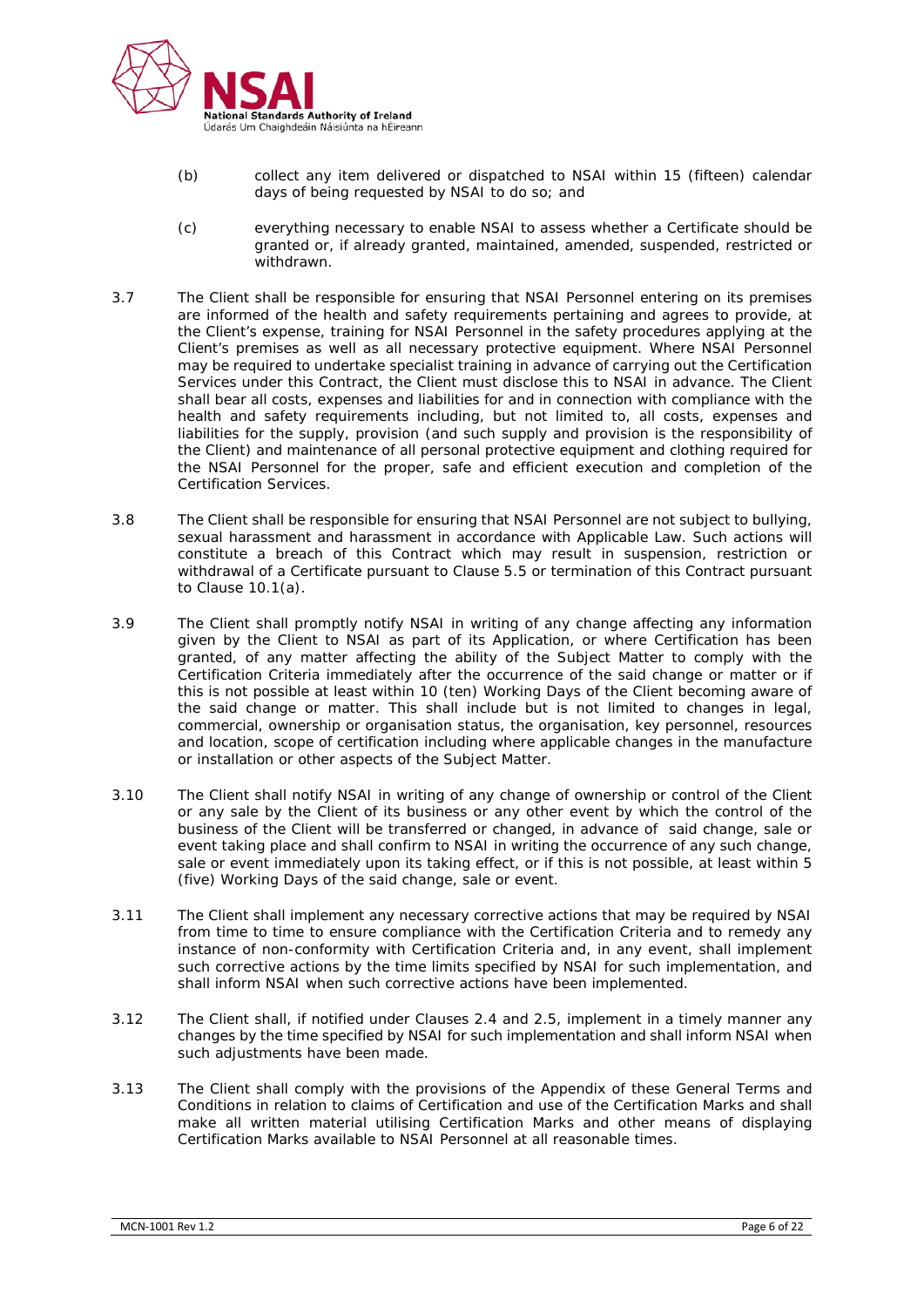

- 3.14 Where for an existing Certification the Subject Matter is unable for any reason to comply with the Certification Criteria or other provision of this Contract, the Client shall immediately apply to NSAI for suspension or withdrawal of the Certificate provided that in the event of there being no objective justifiable cause to consider the inability to comply as being temporary the Client shall apply for withdrawal of the Certificate.
- 3.15 For the avoidance of doubt, the duty to apply for suspension or withdrawal as outlined in Clause 3.14 applies even where the cause of the inability to comply is not due to any fault of the Client.
- 3.16 Without prejudice to Clause 3.14 the Client may choose to apply for suspension or withdrawal of an existing Certificate at any time during its validity period as stated therein.
- 3.17 Any breach of the obligation in Clause 3.9 to inform NSAI and/or keep NSAI informed may lead to the suspension, restriction or withdrawal of a Certificate pursuant to Clause 5.5 and/or termination of this Contract pursuant to Clause 10.1(a).
- 3.18 Without prejudice to any general legal obligations of the Client in relation to the maintenance of records, records of all information required to be kept by NSAI under the Certification Criteria or otherwise should be kept so that such information is accessible by NSAI from the Client (irrespective of whether the Client is or is not the originator of the information) for any period as required by the Certification Criteria, or for a minimum of 5 years unless NSAI requires otherwise.

# **4 CLIENT WARRANTY, REPRESENTATION AND INDEMNITY FOR INFORMATION GIVEN TO NSAI**

- 4.1 The Client warrants and represents that all information provided to NSAI (including in its Application) to enable NSAI to provide the Certification Services is true, accurate and complete and not misleading. The Client acknowledges and agrees that NSAI is entitled to assume that all information provided by the Client (including in its Application) is true, accurate and complete and that, subject to Clause 2.9, NSAI is not under any obligation to investigate or confirm the truth, accuracy or completeness of any information provided by the Client. The Client will use its best endeavours to ensure that its employees, contractors or any person or body authorised by the Client to act on its behalf, will not make any false, inaccurate, incomplete or misleading statement to the NSAI.
- 4.2 The Client warrants and represents that the information it provides to NSAI for the purposes of any register provided by NSAI or otherwise will not infringe any IPR, publicity, privacy or other rights of any third party or any other Applicable Law including but not limited to Data Protection Legislation.
- 4.3 Without prejudice to any other right or remedy the NSAI may have hereunder or at law, the Client shall indemnify, defend and hold harmless NSAI and NSAI Personnel from any and all third party claims, liability, damages and/or costs (including but not limited to legal fees) arising from a breach of the warranty and/or representation given at Clause 4.1 or 4.2 above, except to the extent that such claims, liability, damages and/or costs results from NSAI's breach of contract, negligence or wilful misconduct.
- 4.4 Without prejudice to any other provision of this Contract, the Client acknowledges and agrees that the scope and limitation of Certification is as set out in the Certificate and in particular acknowledges and agrees that Certification has no bearing on and does not relieve the Client of its obligation to:
	- (a) inform itself of and ensure the Client complies with all appropriate health and safety and where applicable product safety laws and any common law or other duty of care in relation to sale, supply, maintenance or installation of the Subject Matter in individual contracts of supply to the Client's customers, and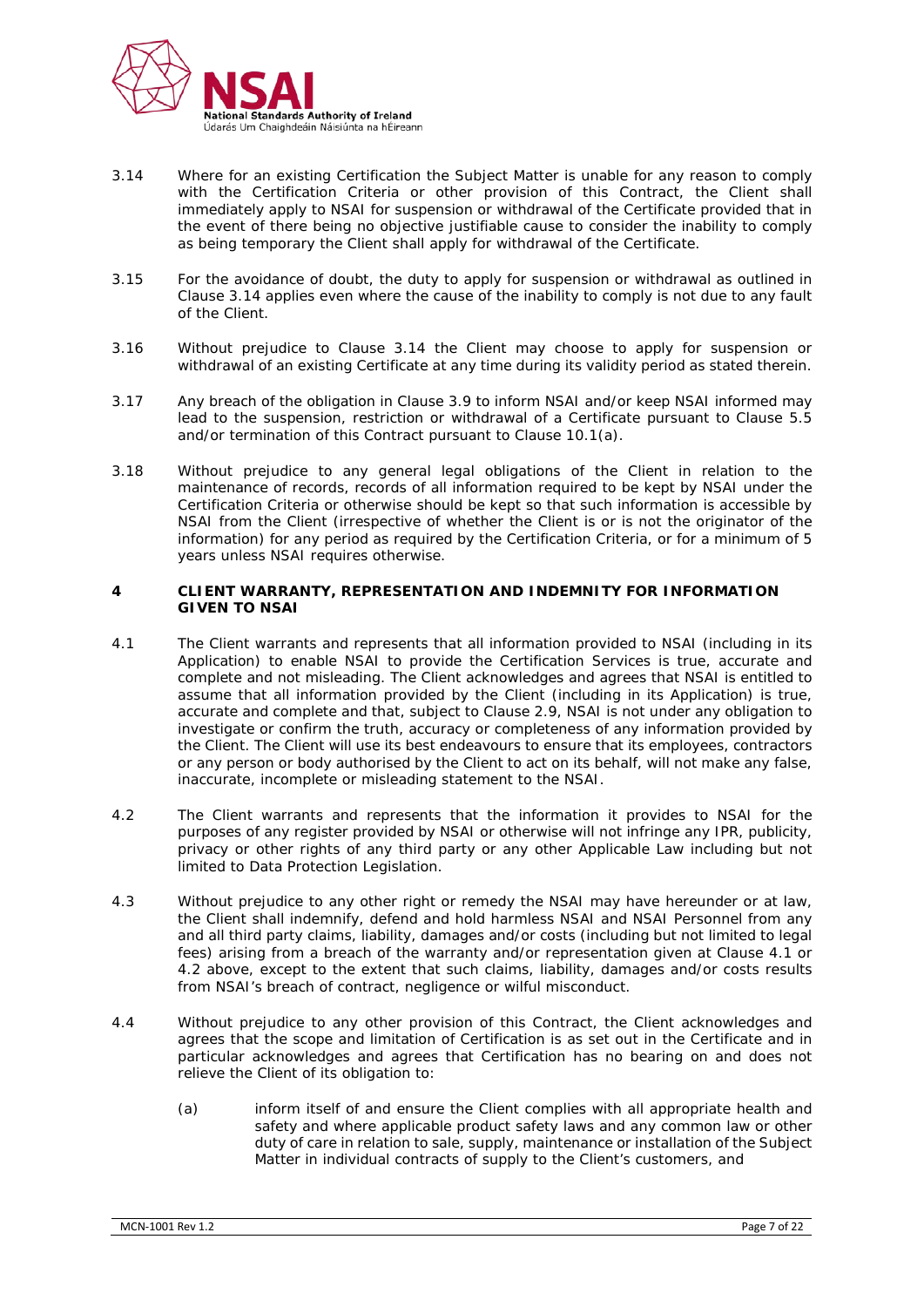

- (b) where applicable ensure that the Client has the legal right (under regulation, third party IPR or other rights) to manufacture, import, distribute or install (as appropriate) the Subject Matter of the Certificate.
- 4.5 The Client warrants to the NSAI that it has not lodged an application for EU conformity assessment and certification of the Subject Matter with any other EU notified body.

# **5 CERTIFICATION**

- 5.1 The Certification Services shall be carried out as described in Schedule 2 (Special Terms & Conditions). If the Client is successful in meeting the requirements of a Relevant Scheme/Standard the Client shall be granted a Certificate in respect of the Subject Matter in question and Client information may be placed on a register in accordance with Clause 9.
- 5.2 Following the grant of any Certificate and where applicable, the Client shall make all written material utilising the Certification Mark(s) and other means of displaying the Certification Mark(s) available at all reasonable times for inspection by NSAI Personnel.
- 5.3 The Client acknowledges that it has no automatic right to the grant of a Certificate.
- 5.4 NSAI shall refuse to grant a Certificate if in its reasonable opinion:
	- (a) the certification process has not been successful in meeting the requirements of the Certification Criteria of the Relevant Scheme/Standard;
	- (b) the Client has failed to disclose any information to NSAI that may affect NSAI's decision to grant the Certificate;
	- (c) the Client has failed to comply with its obligations under this Contract; or
	- (d) the Client has failed to pay any Fees due to NSAI under this Contract.

Where a Certificate in respect of any Relevant Scheme/Standard is refused, this shall not necessarily affect any separate certification process that is being conducted pursuant to this Contract in respect of any other Relevant Scheme/Standard, although it is hereby acknowledged that the same grounds for refusal may apply to more than one certification process.

- 5.5 Without prejudice to any other provision in this Contract, NSAI may withdraw, restrict or suspend an issued Certificate, if in its reasonable opinion:
	- (a) the Subject Matter fails to meet or continue to meet the requirements/conditions of the Relevant Scheme/Standard;
	- (b) the Client has failed to disclose any information to NSAI that may have affected NSAI's decision to grant the Certificate;
	- (c) the Client has failed to comply with Clause 3.12 within the period specified in notifications;
	- (d) the Client has failed to comply with any of its other obligations under this Contract;
	- (e) the Subject Matter exposes users, operators or third parties to unforeseen risks;
	- (f) the Client has failed to pay any Fees due to NSAI under this Contract; or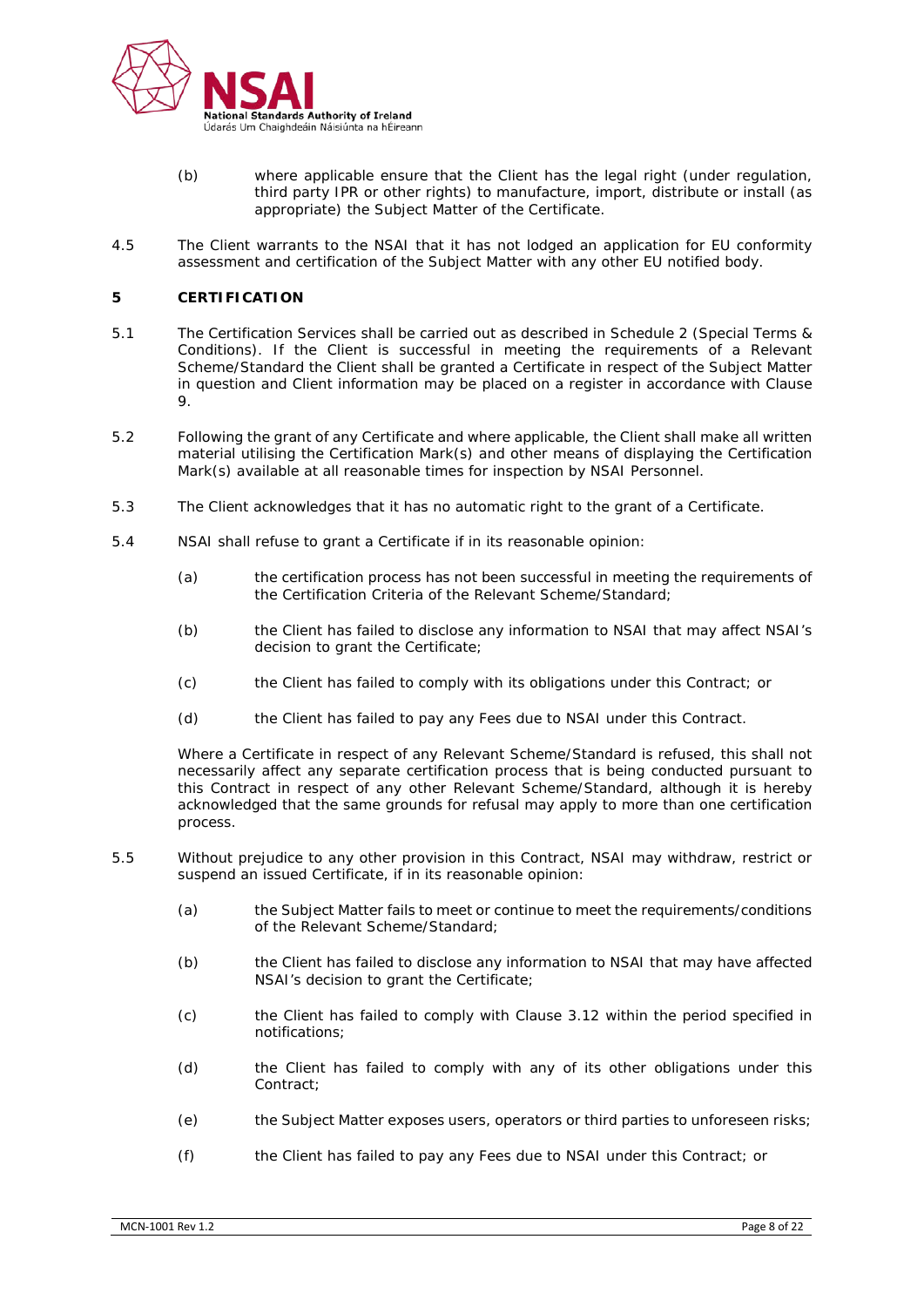

(g) the Client has used any Certificate (or Certification Mark) contrary to the provisions of this Contract, the Appendix or otherwise in a manner that may be misleading or which brings the NSAI into disrepute.

Where a Certificate in respect of any Relevant Scheme/Standard is withdrawn, restricted or suspended, this shall not necessarily affect the on-going validity of any other Certificate granted pursuant to this Contract, although it is hereby acknowledged that the same grounds for withdrawal, restriction or suspension may apply to more than one Certificate.

- 5.6 If not terminated earlier through voluntary or involuntary withdrawal a Certificate shall expire on the expiry date set down in that Certificate.
- 5.7 A Certificate shall terminate on its expiry date notwithstanding any application for review or renewal made (but not granted by NSAI) prior to the end of the validity period of that Certificate.
- 5.8 The Client shall, upon suspension or withdrawal of a Certificate, continue to comply with the provisions of the Appendix.
- 5.9 The Client shall, upon withdrawal of a Certificate, deliver up all copies of the Certificate in question to NSAI.
- 5.10 The Client must for a minimum of six (6) months notify its customers to whom it has previously provided the Subject Matter of a withdrawn Certificate, prior to providing any such further Subject Matter to such customer and any new customers who expect or might reasonably expect such Subject Matter to be the subject of a valid Certificate, and require its customers to amend any representations made by the said customers in relation to the Certificate accordingly.

# **6 STATEMENTS & PUBLICITY**

- 6.1 Statements
	- (a) the Client shall not, directly or indirectly, make any representation or do anything, whether by act, omission, statement or implication that might lead any person to believe that a Certificate has been or will be granted by NSAI to it where no such Certificate has been granted;
	- (b) the Client shall not make any statement to the press or make any other public announcement in connection with any matters referred to in this Contract, without the prior consent in writing of NSAI, excluding the making of statements or announcements by the Client confirming its certification status.
- 6.2 Publicity
	- (a) the Client shall not publicise details of the way in which NSAI performs the Certification Services or conducts or executes its operations and shall not do anything that could reasonably be considered to bring the NSAI, NSAI Personnel, NSAI's operations or the Certification Services into disrepute;
	- (b) NSAI shall not do anything that could reasonably be considered to bring the Client, Client's personnel or a Client's operations into disrepute.

#### **7 CONFIDENTIALITY**

- 7.1 Subject to Clause 7.2, each Party undertakes to the other Party:-
	- (a) to keep confidential all information concerning the business, affairs, operations, processes and procedures of the other Party that it shall have obtained or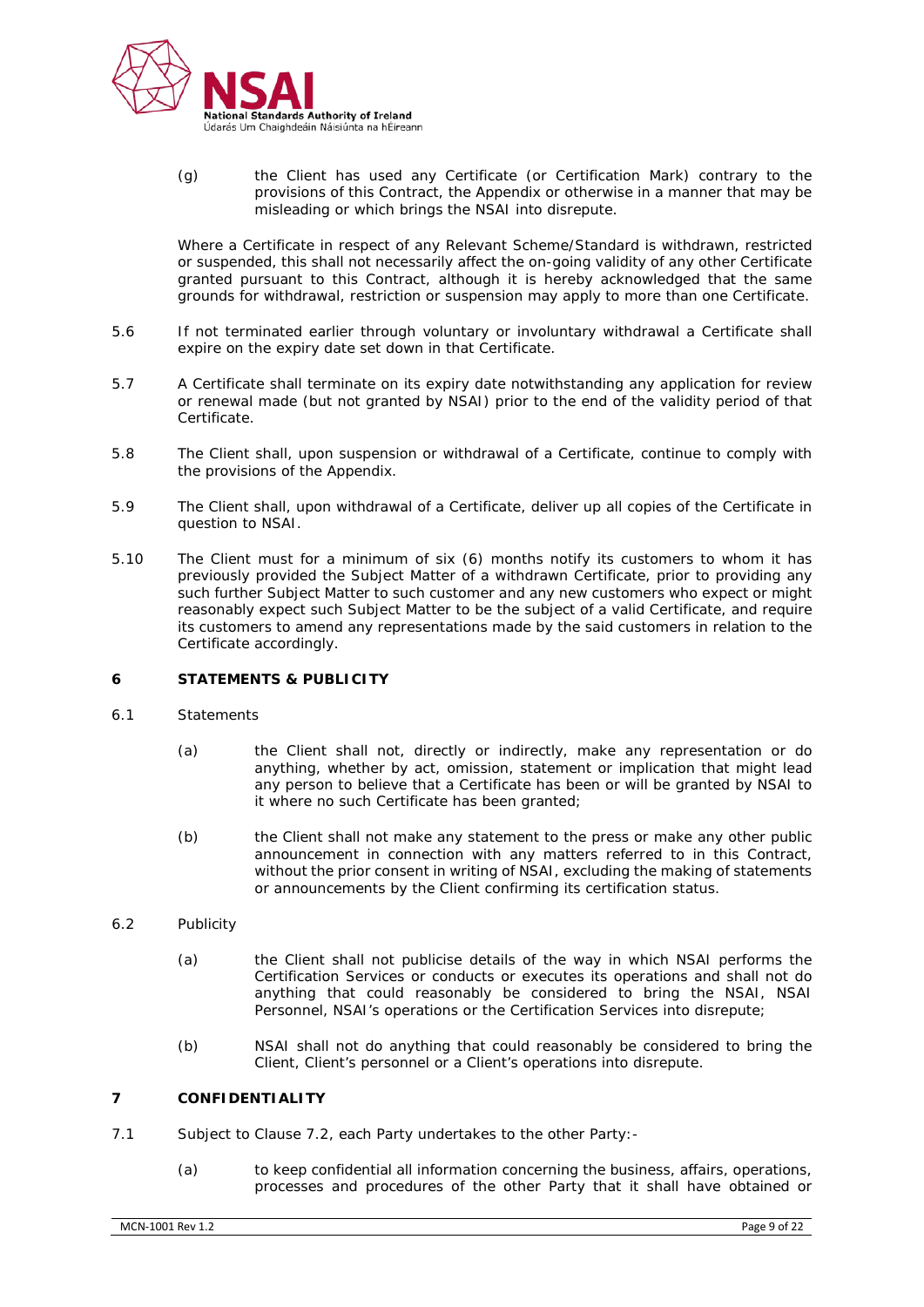

received or may obtain and receive as a result of the discussions leading up to or the entering into or performance of this Contract and the Certification Services contemplated by this Contract together with any other information that is expressly designated to be treated as confidential ("**Confidential Information**");

- (b) to exercise the same degree of care and discretion to avoid unauthorised disclosure, publication or dissemination of all Confidential Information as it exercises to protect its own confidential information, taking all appropriate technical, organisational and security measures in line with best industry practice to protect against unauthorised access to Confidential Information, and not to copy or permit others to copy any information except as reasonably necessary to undertake this Contract, all of which copies shall be treated in accordance with this standard;
- (c) not without the other Party's prior written consent, disclose Confidential Information of that other Party in whole or in part to any other person;
- (d) to use the Confidential Information solely in connection with provision and/or receipt of the Certification Services; and
- (e) not to publish or cause to be published orally or in writing to the public or any section of the public any of the Confidential Information or any matter concerning the Contract or the internal affairs of the other Party whether confidential or not without the prior written permission of the other Party.
- 7.2 The undertaking in Clause 7.1 does not apply to Confidential Information:
	- (a) that has been published and made available to the public as part of delivery of the Certification Services (e.g. content of certificates) or as part of the Register referred to in Clause 9; or
	- (b) provided to NSAI in circumstances such that the Client may reasonably be understood to have given permission for the disclosure; or
	- (c) which at any time is or comes into the public domain, other than in breach of the terms of this Contract; or
	- (d) which was lawfully in the possession of a Party without obligations of confidentiality owed to the other Party or which is independently developed by a Party; or
	- (e) which is required to be disclosed by law or by any governmental or other regulatory, statutory or parliamentary authority or accreditation authority, or by a court or other authority of competent jurisdiction; or
	- (f) which is disclosed by NSAI to a public body in the interests of protecting against a serious threat to public health or safety or to the environment or which NSAI reasonably considers to be in the public interest.

(provided that, in the case of sub-clauses 7.2.(e) or 7.2.(f) above, the disclosing Party shall exercise its best efforts to so notify the other Party before or at the time of making the required disclosure).

7.3 The provisions of this Clause shall survive following the termination or expiry of this Contract.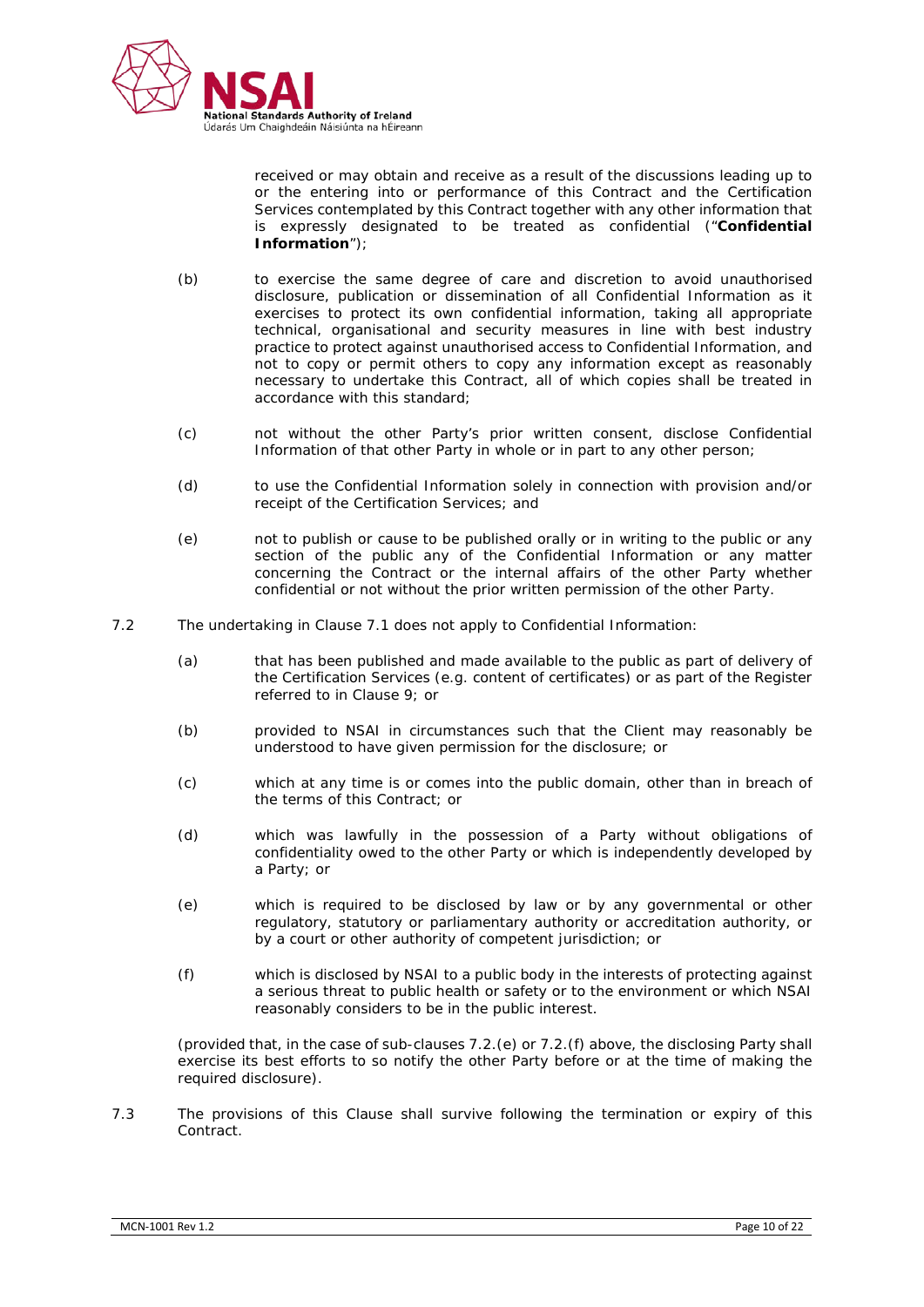

7.4 The Parties hereby agree that damages are an insufficient remedy for breach of this Clause 7 and shall not oppose the other Party in seeking equitable relief for such breach including by way of injunction.

# **8 FEES**

- 8.1 The Client shall pay to the NSAI the Fees within 30 (thirty) calendar days of the date of issue of an NSAI invoice.
- 8.2 The Fees shall be invoiced in accordance with the terms of the Quotation Letter and where specified shall be payable in advance.
- 8.3 Where specified in the Quotation Letter an annual registration fee and/or surveillance fee may be charged.
- 8.4 NSAI Fees are subject to value added tax ("**VAT**") which, if payable, shall be charged at the rate and in the manner for the time being prescribed by Irish law.
- 8.5 NSAI Fees are subject to review from time to time. The Client's obligation shall be to pay the Fees at the rate that is effective at the date the relevant Fee is incurred, provided that NSAI notifies the Client in advance of the change of rate of the Fees.
- 8.6 NSAI reserves the right to levy additional fees in respect of (i) additional work necessitated by any change in the Client's instructions or any failure of the Client to comply with NSAI's requirements, with the Certification Criteria or with this Contract or (ii) in respect of work that NSAI considers to be in excess of the level usually required for the type of Certification Services involved.
- 8.7 NSAI reserves the right to terminate any Certification Services or increase Fees or levy additional fees where additional work arises and this is necessitated as a result of information provided by the Client during the assessment or as part of its Application being subsequently determined in NSAI's reasonable opinion to be false, misleading, inaccurate or incomplete.
- 8.8 The Client shall not be entitled to retain or defer payment of any sums due to NSAI on account of any dispute, counterclaim or set off which it may allege against NSAI.
- 8.9 In the event that the Client notifies NSAI that it wishes to discontinue an Application or the Client otherwise abandons an Application, NSAI shall refund to the Client an amount equal to the Fees paid in advance less an amount attributable to work already done including any expenses incurred by NSAI up to the date NSAI receives notification of discontinuance or the date of abandonment determined by NSAI (as the case may be).
- 8.10 Where in accordance with Clause 10 NSAI terminates the Contract in whole or in respect of a particular Certificate or Certification Service, NSAI shall refund to the Client an amount equal to any advance Fees paid less the value of work done and expenses incurred by NSAI up to the date of termination.
- 8.11 The Client shall notify NSAI in writing if the Client decides to postpone or cancel a scheduled activity (the "**Notification**"). The Client shall be liable to pay to NSAI a postponement/cancellation fee if the Notification is received by NSAI less than 30 (thirty) calendar days prior to the date of such scheduled activity. The amount of such fee shall be as follows:
	- (a) if the Notification is received less than 30 (thirty) calendar days but more than 7 (seven) calendar days prior to any scheduled activity, the postponement/cancellation fee shall be 50% of the cost of the scheduled activity;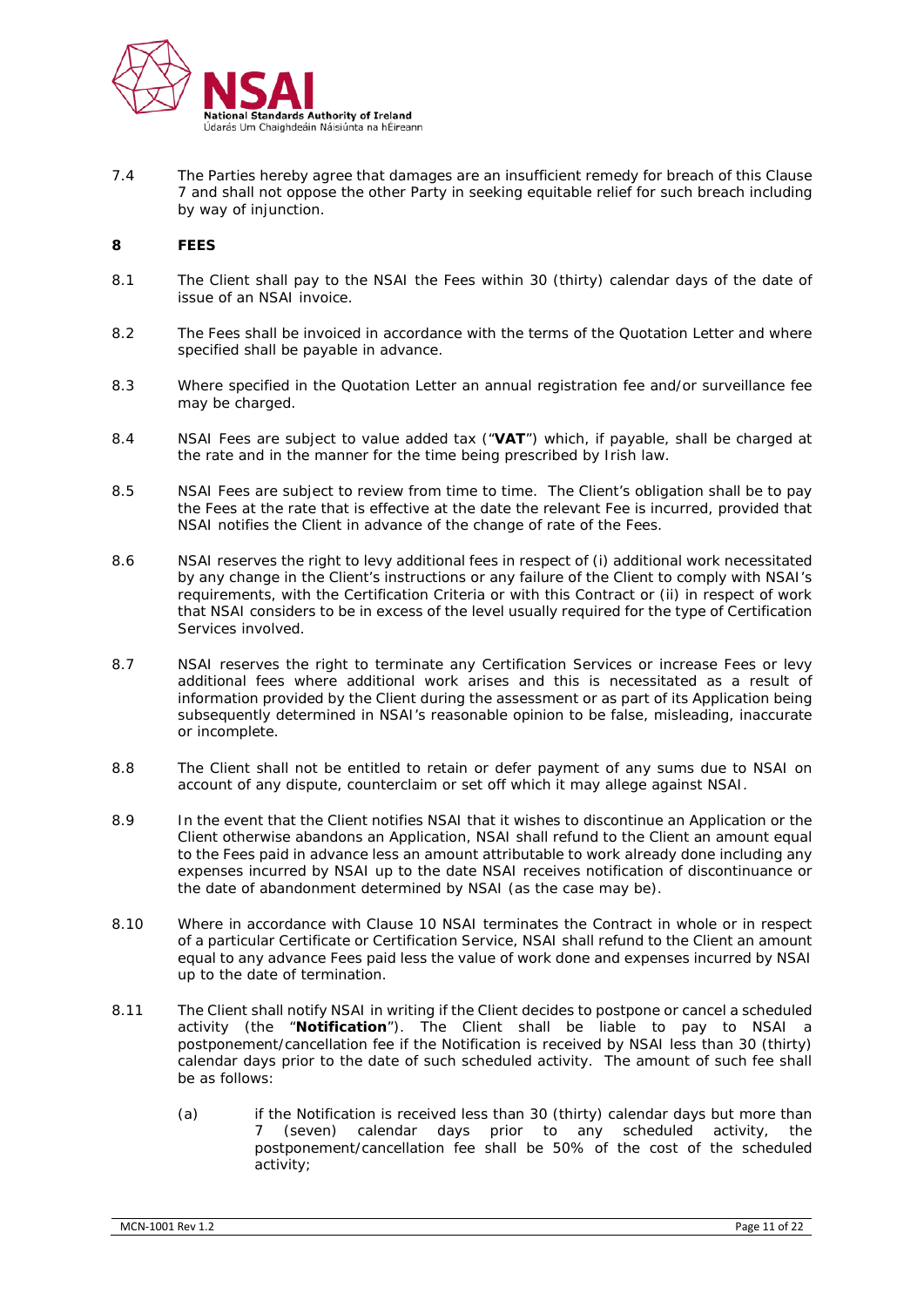

- (b) if the Notification is received less than 7 (seven) calendar days prior to any activity, the postponement/cancellation fee shall be 75% of the cost of the scheduled activity.
- 8.12 Without prejudice to any other provision herein, in the event any Fees outstanding to NSAI remain unpaid beyond the period specified in Clause 8.1, NSAI reserves the right to:
	- (a) cancel confirmed arrangements with the Client at any time prior to those arrangements taking place, including such meetings, surveillance or monitoring arrangements forming part of the Certification Services; and/or
	- (b) restrict a Certificate; and/or
	- (c) suspend a Certificate; and/or
	- (d) withdraw a Certificate; and/or
	- (e) treat the non-payment of the Fees as a material breach of this Contract which may result in termination of this Contract pursuant to Clause 10.1(a).

#### **9 REGISTERS**

- 9.1 NSAI may publish and maintain a register of certified clients to whom it grants certification and licences certification marks (the "**Register**") which may contain information in relation to the Client, such as the name and address of the Client, and the Subject Matter of Certification including the Relevant Scheme/Standard to which it is certified, where applicable.
- 9.2 The Register may be maintained in hard copy or electronic form and made available to the public on-line or otherwise.
- 9.3 NSAI shall, in its absolute discretion, determine what information in relation to the Client and its certification status should be included in the Register from time to time, and the NSAI shall from time to time review the information and may require further information from the Client for the purposes of inclusion in the Register.
- 9.4 The Client shall be obliged to provide any information that NSAI requests in relation to the Client, its proposals, its staff, its business, the status of its Certification etc. for inclusion in the Register.
- 9.5 The Client shall ensure that the information which it gives to NSAI generally in response to specific requests for information for the purposes of the Register is accurate and not misleading. The Client further undertakes to immediately inform NSAI of any inaccuracy which appears in the Register and of any change which occurs, which necessitates an amendment of the Register listing for the Client within 3 (three) Working Days of the said inaccuracy coming to the Client's attention or of the change occurring whichever is relevant.
- 9.6 In the event of withdrawal of the Client's Certification, either voluntarily or involuntarily, the listing in respect of that Client shall be immediately removed or amended (as may be applicable) from the Register.
- 9.7 All details of the status and circumstances of the Client's Certification (including but not limited to withdrawal, restriction or suspension of Certification) will be kept by NSAI in whatever form NSAI (at its sole discretion) deems appropriate and may be made available by NSAI to any person on request.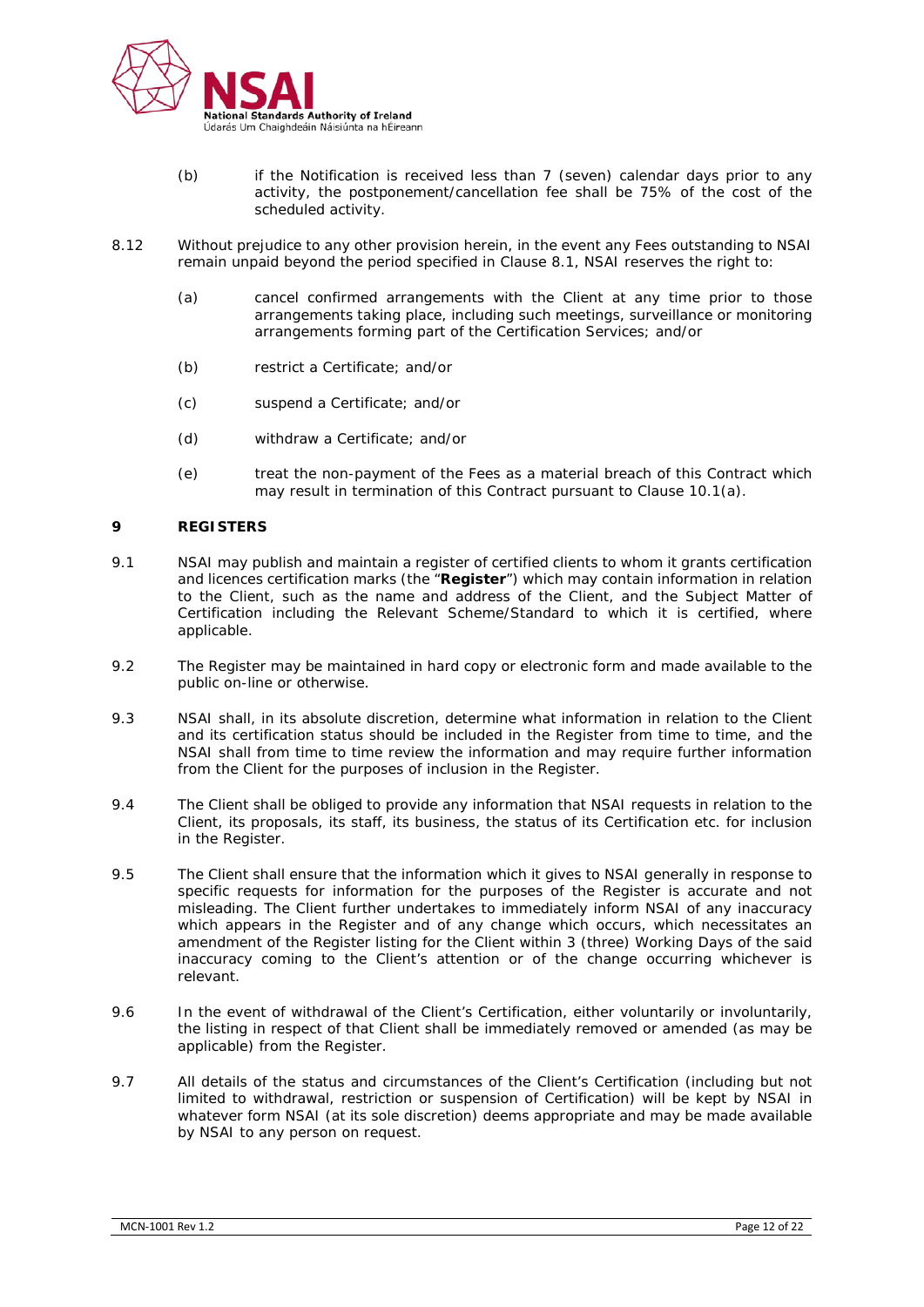

- 9.8 NSAI shall have sole control over the format, composition and distribution of the contents and the pages of the Register and the positioning of any entry relating to any Client with the Register.
- 9.9 NSAI shall not be liable for any internet or telecommunication failure, computer virus, third party interference or effect of any third party software or hardware that may interrupt or delay access to any electronic register or cause any other problems or losses.
- 9.10 NSAI shall not be liable to the Client for any loss or damage including injury to reputation suffered by the Client as a result of the appearance or non-appearance for any reason whatsoever in the Register, the positioning of the Client relative to any other NSAI client in the Register, or as a result of the use by the public or any person of the Register or of any information kept by NSAI pursuant to Clause 9.5 above.
- 9.11 NSAI may at any time review the Register and may remove any listing or part of any listing for the Client if it considers, in its sole discretion, that it is appropriate to do so.
- 9.12 Unless required to by Applicable Law, NSAI may in its sole discretion and without liability to the Client, decide not to provide or decide to cease to provide a register.
- 9.13 NSAI gives no representations or warranties express or implied in relation to the accuracy, reliability, up-to-date nature or completeness of the Register and excludes liability for any damage or loss suffered by the Client as a result of any inaccuracies, errors or omissions in the Register.

# **10 CONTRACT TERMINATION**

- 10.1 Without prejudice to any other rights which NSAI may have under this Contract or under Applicable Law, NSAI shall be entitled to terminate this Contract in whole or in respect of a particular Certificate or Certification Service with written notice but without any liability or compensation to the Client if:
	- (a) the Client shall at any time be guilty of any serious or persistent misconduct or any material breach or non-observance of any of the terms and conditions herein contained; or
	- (b) all Certificates issued pursuant to this Contract have been withdrawn in accordance with their terms; or
	- (c) there is any failure by the Client to comply with the provisions of the Appendix; or
	- (d) there is a failure by the Client to pay any Fees due in accordance with Clause 8.1; or
	- (e) the Client being a company ceases to carry on business in the normal course or enters into liquidation, whether compulsory or voluntary other than for the purposes of amalgamation or reconstruction, or compounds with its creditors generally or has a receiver, examiner or liquidator appointed over all or any of its assets or if a petition is presented or a meeting is convened for the purpose of considering a resolution for winding up or suffers execution or distress or takes or suffers any similar action in consequence of debt or becomes unable to pay its debts as they fall due within the meaning of relevant insolvency legislation or events analogous to any of the foregoing occur in any jurisdiction.
- 10.2 NSAI shall be entitled to terminate this Contract in whole or in respect of a particular Certificate or Certification Service where its accreditation or authorisation to provide the Certification Service or Certification Services, as applicable, is withdrawn or lost.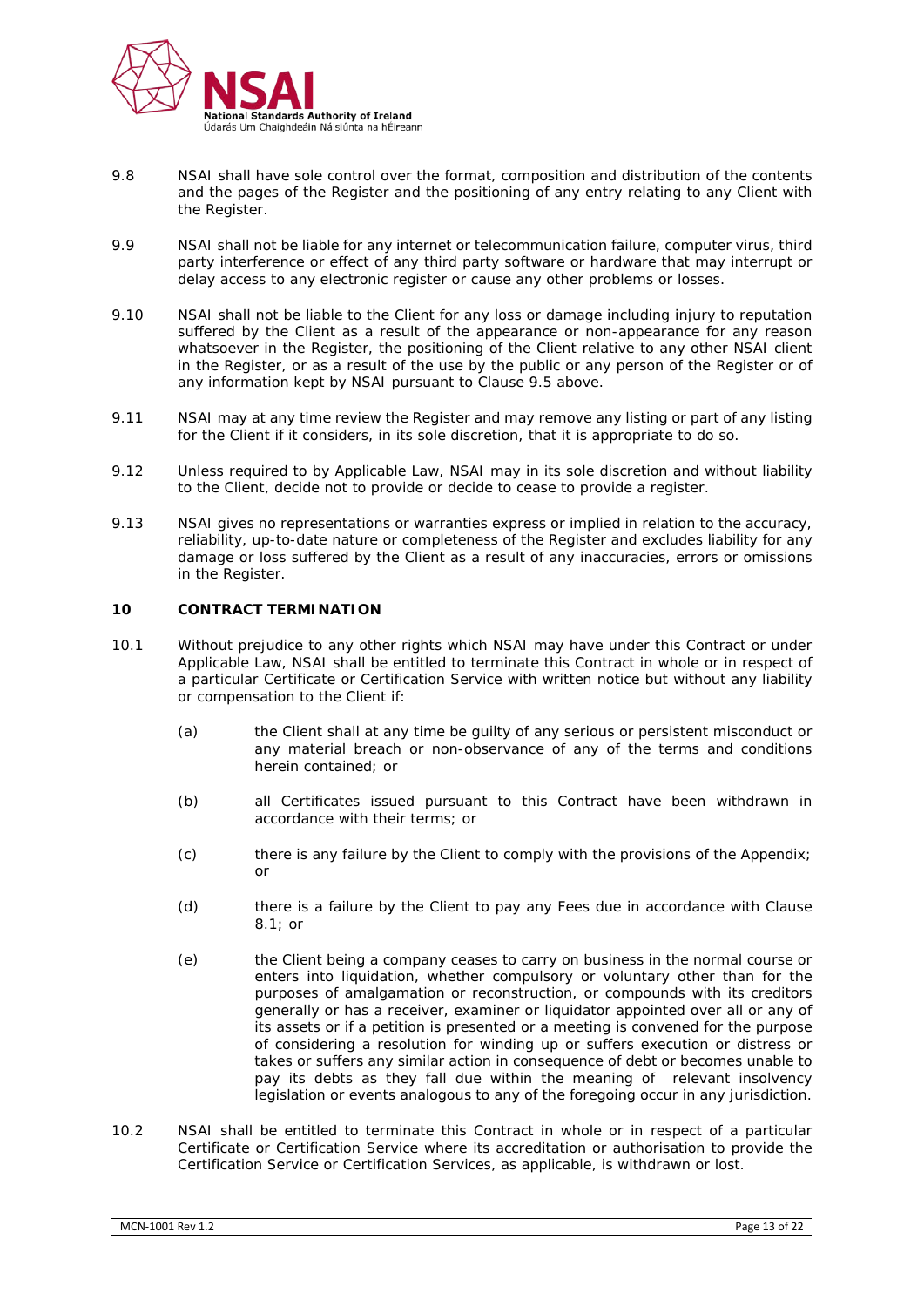

- 10.3 Either Party may, without cause, terminate this Contract upon giving not less than 90 (ninety) calendar days' written notice to the other Party.
- 10.4 This Contract shall automatically terminate if all Certificates issued hereunder expire and are not the subject of any new Application or the Parties have not otherwise agreed to continuing the contractual relationship prior to the final expiry date.
- 10.5 Any notice of intention to terminate this Contract shall specify the proposed termination date.
- 10.6 The termination of this Contract shall not affect provisions which are expressed to survive termination and shall be without prejudice to any rights or obligations which have accrued and are owing prior to such termination. In particular, but without limitation, termination of this Contract shall not relieve the Client of its obligation of indemnity and shall not excuse the Client from paying any Fees owing to NSAI.
- 10.7 Upon termination of this Contract for any reason:
	- (a) NSAI shall immediately discontinue the provision of any Certification Services to the Client pursuant to this Contract;
	- (b) the Client shall be removed from any register pertaining to the Certificate(s) granted pursuant to this Contract;
	- (c) any licence to use Certification Mark(s) granted pursuant to this Contract shall be immediately withdrawn and any Certificate granted to the Client pursuant to this Contract shall be immediately withdrawn and the Client shall have no further right or entitlement to avail of such Certificate(s) or Certification Mark(s) or to use same in the course of its business or otherwise;
	- (d) the Client shall refrain from making any reference to or using any Certificate(s) or Certification Mark(s) issued pursuant to this Contract or any other form or reference to NSAI on or in connection with its Subject Matter which is no longer subject to Certification;
	- (e) NSAI shall have the right to acquire possession of any written material utilising the Certificate(s) or Certification Mark(s) issued pursuant to this Contract, and any other form or reference to NSAI, which in its judgement was used in connection with any Subject Matter which is no longer subject to certification.
- 10.8 Upon termination of any individual Certificate, the provisions of Clause 10.6 shall apply in respect of that Certificate only.
- 10.9 The foregoing provisions are without prejudice to any other rights or remedies that NSAI may have hereunder or at law.

# **11 CORRUPT PAYMENTS**

11.1 Without prejudice to any other provision of this Contract, the Client shall not offer, or give or agree to give, any person employed by the NSAI any gift or consideration of any kind as an inducement or reward for doing, or for bearing to do, or having done, or forbore to do, any act in relation to the obtaining or performance of this Contract or for showing, or forbearing to show, favour or disfavour to any person in relation to this Contract. In the event of any breach of this Clause 11 or the commission of any offence by the Client or any of its personnel under the Criminal Justice (Corruption Offences) Act 2018 or the Ethics in Public Office Act, 1995 or under any legislation analogous to the foregoing in any applicable jurisdiction, NSAI may terminate this Contract pursuant to Clause 10.1(a). The decision of NSAI shall be final and conclusive in any dispute, difference or question arising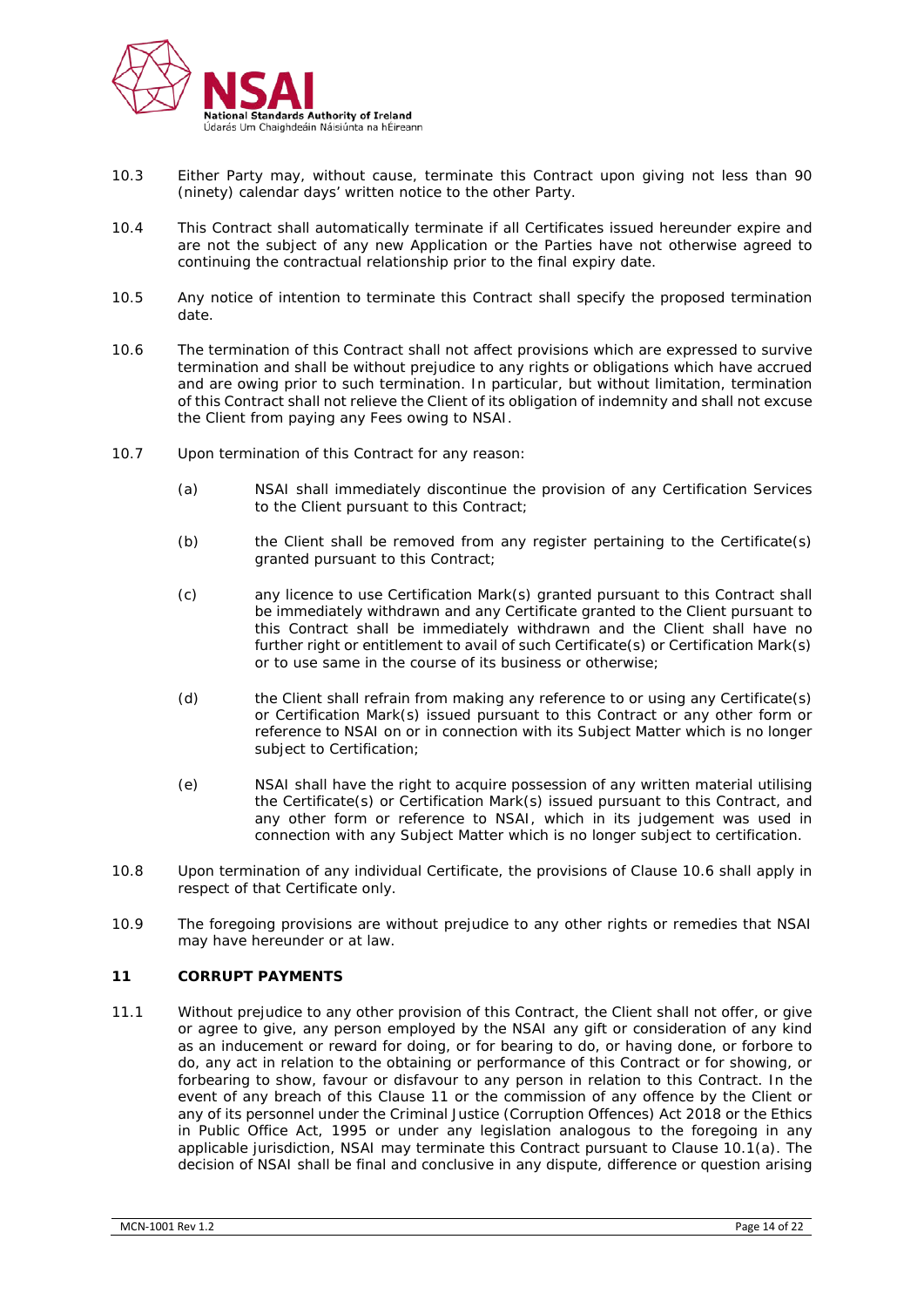

in respect of the interpretation of this Clause or the right of NSAI under this Clause to terminate this Contract.

#### **12 INTELLECTUAL PROPERTY / CERTIFICATION MARKS**

- 12.1 All IPR used or created by NSAI in the course of its performance of the Certification Services shall remain the property of NSAI. NSAI warrants, so far as it is aware, the IPR used in the provision of the Certification Services will not infringe the IPR of any other party. All IPR owned or licensed by the Client at any time before or during the term of the Contract shall remain the property of the Client, or its respective owners, and nothing in this Contract shall be deemed to grant ownership in the IPR of the Client to NSAI, other than a licence to access and use any IPR of the Client, as required to provide the Certification Services.
- 12.2 The Client acknowledges NSAI's full ownership of the NSAI Certification Mark(s) and the NSAI logo(s). The Client may not under any circumstances use the Certification Mark(s) otherwise than as permitted under this Contract or in writing by NSAI. The Client may not under any circumstances use the NSAI logo(s) other than in accordance with the NSAI Brand Guidelines.
- 12.3 Any document including but not limited to any report or Certificate or Certification Mark provided by NSAI to the Client and the copyright contained therein shall be and remain the property of NSAI and the Client shall not alter or misrepresent the contents of such documents in any way. The Client shall be entitled to take copies for its internal purposes only.
- 12.4 Where the Client is granted use of a Certification Mark, the Client shall comply strictly with the provisions of the Appendix (Conditions of Use of Certification Marks) and with any changes made to those provisions from time to time.
- 12.5 Certification Services provided in relation to grant of certification under EU Directives and EU Regulations shall not entitle the Client to use NSAI Certification Mark(s) on individual products.
- 12.6 Any failure to comply with the provisions of the Appendix may result in termination of this Contract pursuant to Clause 10.1(a).
- 12.7 In the event of changes to the provisions of the Appendix, NSAI will notify the Client of the relevant changes and will provide the Client a reasonable time to adjust to the changes.

## **13 INDEMNITY**

- 13.1 The Client shall indemnify NSAI against liabilities to third parties and other costs (including reasonable legal fees) which NSAI may incur as a result of the Client's use or misuse of the Certification Mark(s), except to the extent that liability results from NSAI's breach of contract, negligence or wilful misconduct.
- 13.2 The Client shall indemnify NSAI in respect of any losses or damages which may reasonably be agreed by or awarded against NSAI in respect of the death of or personal injury to, any NSAI personnel, employee or agent, arising in the course of providing the Certification Services to the Client under this Contract insofar as such death or injury is attributable to the Client, except to the extent that such death or injury results from NSAI's breach of contract, negligence or wilful misconduct.
- 13.3 The Client shall indemnify NSAI against any and all claims, damages, costs, charges and expenses (including legal expenses) made against or incurred by NSAI arising from or incurred by reason of any failure of the relevant Subject Matter that is the subject of any Certificate issued by NSAI to be fit for purpose due to any lapse in compliance with the Certification Criteria of which the Client did not inform NSAI in writing, contrary to its obligations under Clauses 3.9 or 3.14 or by reason of any infringement or alleged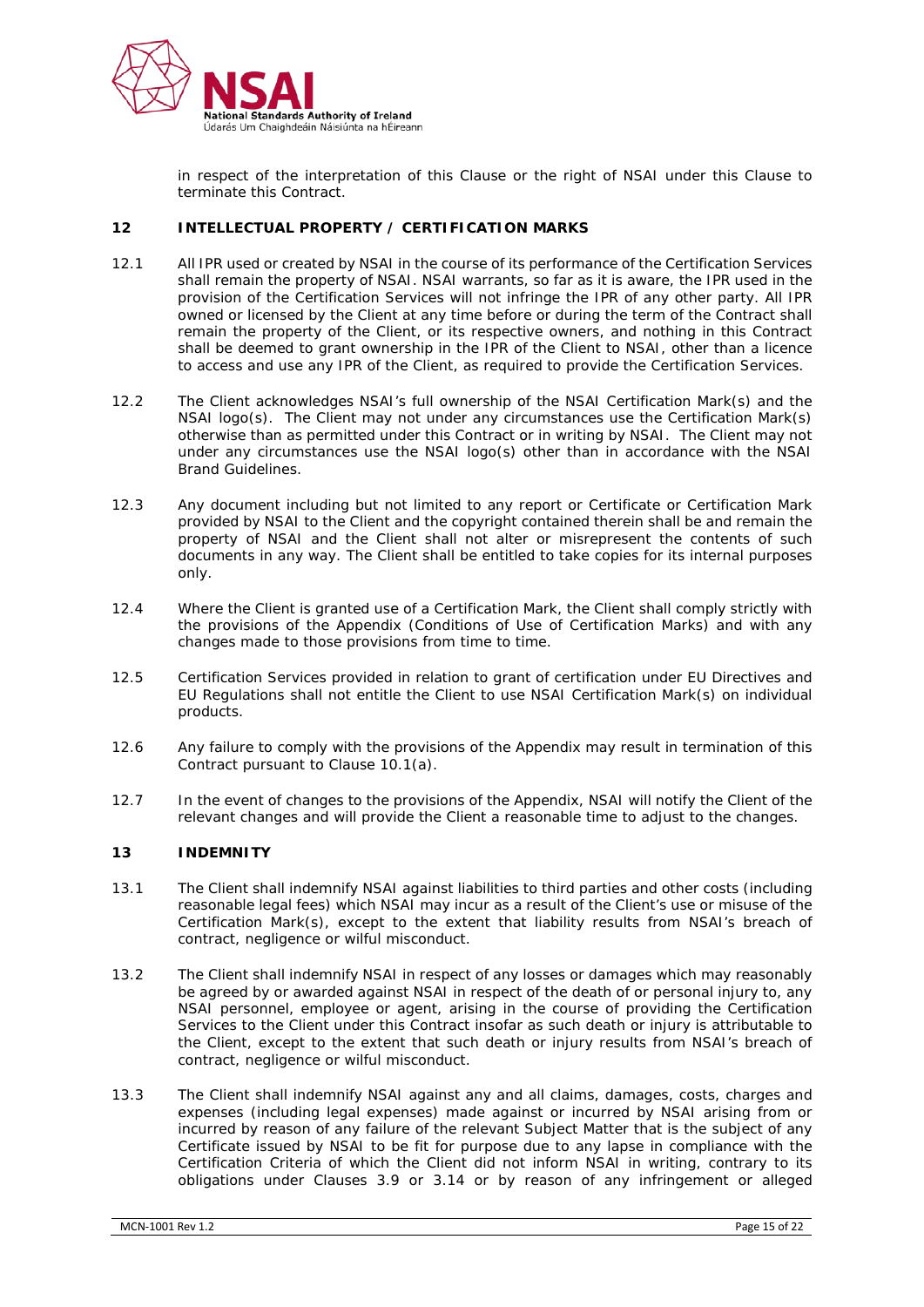

infringement of any third person's rights by the Client or otherwise in the course of manufacturing, making, providing, installing, maintaining, using, distributing or importing such Subject Matter or by reason of any claims or representations as to certification made by the Client where NSAI has not yet issued a Certificate or by reason of any unjustified claims made by the Client as to the existence or scope of Certification, except to the extent that such claims, damages, costs, charges and expenses results from NSAI's breach of contract, negligence or wilful misconduct.

- 13.4 In all cases where indemnification arises under this Contract, the indemnified Party will promptly notify the indemnifying Party of a claim. The indemnifying Party may assume the defence of the claim or cause of action with legal counsel reasonably acceptable to the indemnified Party while keeping the indemnified Party reasonably informed as to the progress of the defence. Provided the indemnified Party is held harmless and its rights are not adversely affected, the indemnifying Party may control the defence and any compromise or settlement of any such claim or cause of action.
- 13.5 The Client shall obtain and maintain with a reputable, A-rated insurance company for the duration of this Contract and for 6 years following the termination of this Contract, all necessary insurance to cover its obligations under this Contract and shall comply with all terms and conditions applicable to such policies. The required insurances shall include the following levels of cover:
	- Public liability insurance of  $\epsilon$ 6.5m for any one occurrence or series of related occurrences;
	- Product liability insurance of  $66.5m$  for any one occurrence or series of related occurrences;
	- Employer's liability insurance of  $E13m$  for any one occurrence or series of related occurrences; and
	- Professional indemnity insurance of €6.9m for any one occurrence or series of relates occurrences.
- 13.6 The Client acknowledges and agrees that NSAI shall be entitled to vary the minimum insurance coverage requirements at Clause 13.5. In the event that NSAI decides in its absolute discretion to do so, the Client shall obtain appropriate insurance policies to reflect NSAI's amended requirements, at the Client's cost.
- 13.7 The Client shall on request produce evidence satisfactory to NSAI as NSAI may reasonably require that it is complying with its obligations under Clause 13.5. The Client shall notify NSAI promptly in the event that any of the insurances ceases to be available or maintained.
- 13.8 If the Client fails to obtain or maintain the insurance cover required pursuant to Clause 13.5, the Client shall promptly inform NSAI. If the client has not remedied the situation within a reasonable period of being requested to do so by NSAI (not being more than 21 (twenty-one) calendar days), NSAI may arrange the required insurance cover for the whole or part of the period for which such cover is required, without being under any obligation so to do, and may recover such sums from the Client.
- 13.9 The public liability and employer's liability insurance policies as noted at Clause 13.5 shall include, in each case, an indemnity to principals clause. None of the policies described in Clause 13.5 shall include any terms or conditions to the effect that the Client must discharge any liability before being able to recover from the insurers.
- 13.10 The Client shall be liable to pay the full amount of any deductibles or excess amounts payable under the policies of insurance required pursuant to Clause 13.5 in the event of a claim under any of the policies.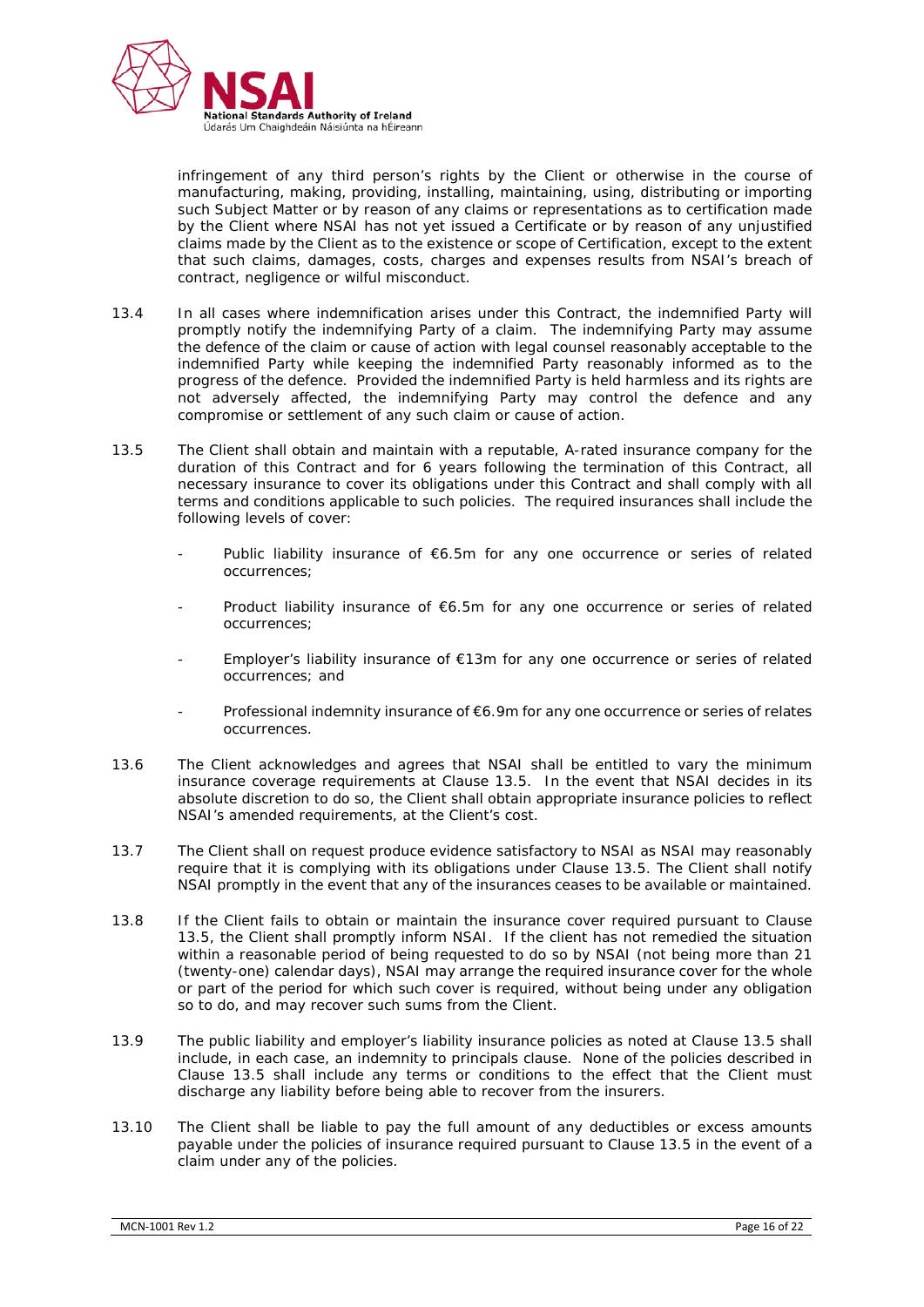

## **14 LIMITATION OF LIABILITY**

- 14.1 The Client agrees that NSAI, in performing its functions in accordance with its objects and purposes, does not assume or undertake to discharge any responsibility of the Client to any other party or parties. The Client recognises that the opinions, findings, decisions and determinations of NSAI are based on its professional judgement, which is exercised in good faith, subject to the necessary limitations of practical operation and in accordance with its objects and purposes and the Client agrees that NSAI does not warrant or guarantee its opinions, findings, decisions or determinations will be recognised or accepted.
- 14.2 The Client agrees that any Certification Services provided by NSAI are designed to serve only as a check on the means which the Client exercises to determine conformity of the Subject Matter with the Relevant Scheme/Standard, and that the Client shall be not be relieved of its responsibility for its Subject Matter.
- 14.3 NSAI shall have no liability to the Client for any loss or damage arising out of NSAI's loss of accreditation or authorisation to provide the Certification Service or Certification Services, as applicable.
- 14.4 Nothing in this Contract excludes or limits:
	- (a) either Parties' liability for fraud, fraudulent misrepresentation or theft by it or its agents or employees or, in the case of NSAI, by any sub-contractors or its agents or employees; and
	- (b) either Parties' liability for death or personal injury caused by its negligence or that of its employees or agents or, in the case of NSAI, by any sub-contractor or its agents or employees.
- 14.5 NSAI shall not be liable to the Client or any third party for any special, indirect or consequential damage or losses (including, without limitation, loss of profit, loss of revenue, loss of business, loss of goodwill, loss of savings, loss of reputation, and any indirectly arising damages, costs and expenses) of any kind whatsoever and howsoever arising.
- 14.6 NSAI shall not be liable to the Client or any third party for any incorrect results, reports or Certificates arising from unclear, erroneous, incomplete, misleading or false information provided to NSAI by the Client or any party who may provide information to NSAI to enable it to provide the Certification Services, including but not limited to relevant competent authorities, EU Commission or professional bodies. NSAI shall not be liable to the Client or any third party for not providing Certification.
- 14.7 Without prejudice to the foregoing, NSAI's entire liability (including any liability for the acts and omissions of its personnel, employees or agents) to the Client shall not, in aggregate, exceed the amount paid in Fees by the Client to NSAI in the twelve-month period preceding the act, omission or breach complained of.
- 14.8 Nothing in this Clause 14 shall confer any right or remedy upon the Client to which it would not otherwise be entitled.

## **15 FORCE MAJEURE**

15.1 For the purposes of this Clause, a "**Force Majeure Event**" means any event outside of the reasonable control of either Party affecting its performance of its obligations under this Contract arising from acts, events, omissions, happenings or non-happenings beyond its reasonable control and which are not attributable to any wilful act, neglect or failure to take reasonable preventative action by that Party, including war, insurrection, riot, acts of terrorism, fire, explosion, flood, strike, lock-out, injunction, inability to obtain raw materials, containers, or transportation, accident, malfunction of machinery or apparatus,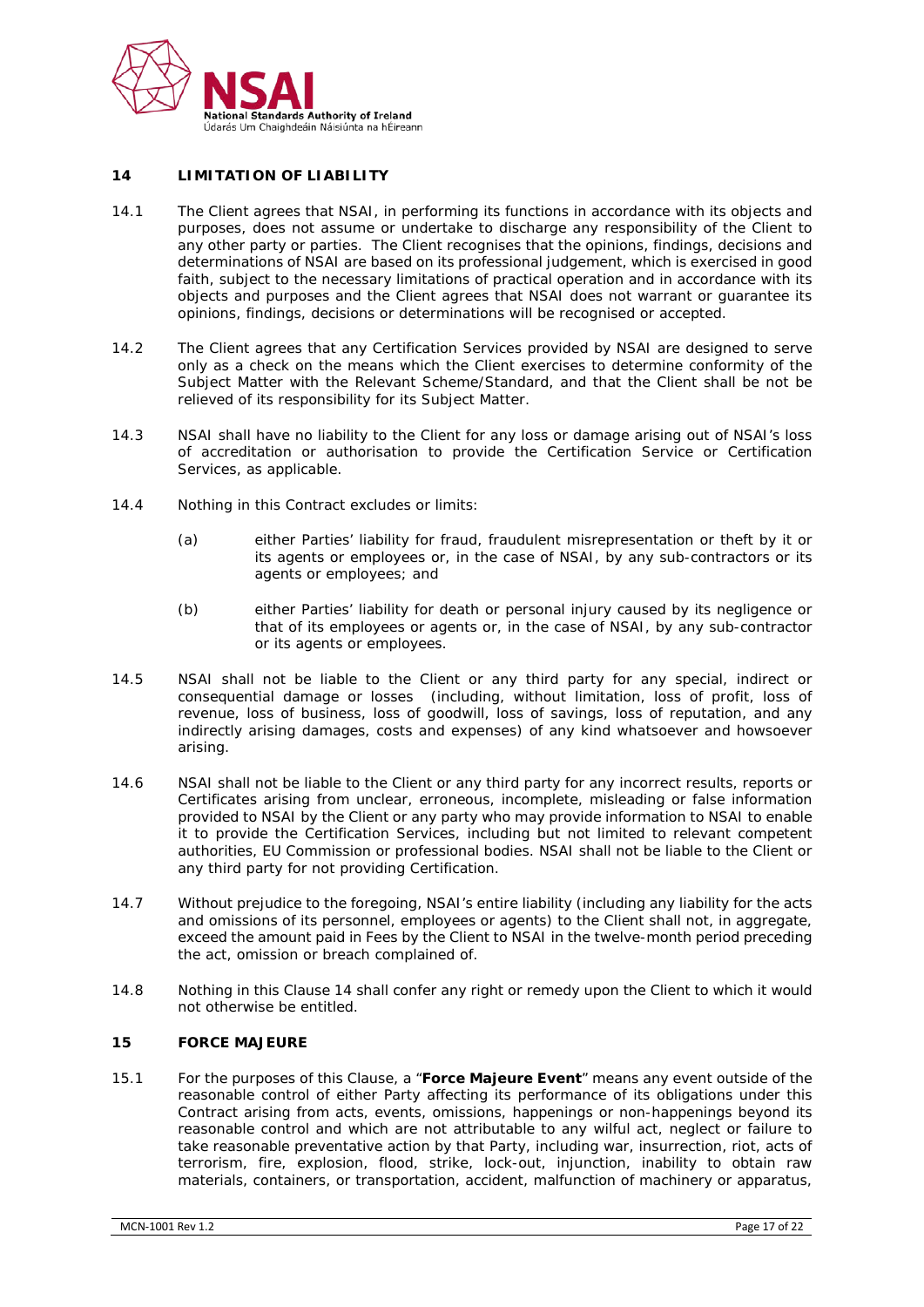

national defence requirements, acts of government, local government or regulatory bodies, pandemic or acts of God.

- 15.2 If either Party is affected by a Force Majeure Event, it shall promptly notify the other Party of the nature and extent of the Force Majeure Event and its effect on the obligations of the affected Party.
- 15.3 Notwithstanding any other provision in this Contract, neither Party shall be deemed to be in breach of this Contract, or otherwise be liable to the other, for any delay in performance or the non-performance of any of its obligations under this Contract, to the extent that the delay or non-performance is caused by the occurrence of a Force Majeure Event, and of which it has notified the other Party, and the time for performance of that obligation shall be extended accordingly.
- 15.4 If the Force Majeure Event in question prevails for a continuous period in excess of one month, the Parties shall enter into bona fide discussions with a view to alleviating its effects, or agreeing upon such alternative arrangements as may be fair and reasonable.

## **16 APPEALS**

- 16.1 In the event that the Client wishes to appeal a decision made by NSAI either:
	- (a) not to grant a Certificate;
	- (b) to restrict a Certificate;
	- (c) to suspend a Certificate; or
	- (d) to withdraw a Certificate,

it may invoke any relevant appeals process available to it under Applicable Law.

16.2 If no statutory appeals process exists in these circumstances, the Client shall serve written notice on NSAI of its intention to appeal within 30 (thirty) calendar days of receipt of the NSAI decision. The notice must be addressed to the Director of Medical Devices. Once notice of the Client's appeal has been received, the Director of Medical Devices will notify the Client of the procedure under which its appeal will be heard. Any such appeal will be heard by a committee (the "**Appeals Committee**") and will be conducted in accordance with the relevant NSAI procedures that are current at the time the appeal is made. The decision of the Appeals Committee shall be final and binding on the Parties.

# **17 DISPUTES**

- 17.1 In the event of any dispute arising out of or relating in any way to the interpretation or enforcement of this Contract, the Parties will attempt in good faith to resolve any controversy or claim by negotiations between them.
- 17.2 Where a dispute cannot be resolved amicably in accordance with the preceding Clause, the Parties shall refer the dispute to mediation in accordance with the Centre for Effective Dispute Resolution ("**CEDR**") procedures then in force. The mediation process will be commenced by service by one Party on the other of a written notice that the issue is to be referred to mediation (the "**Mediation Notice**"). The Parties shall agree on a choice of mediator with at least ten years' experience in the relevant industry sector and who has sufficient knowledge and experience sufficient to comprehend the issues in dispute. The mediation will be in Dublin, Ireland. In the event that the Parties are unable to agree on a choice of mediator within 10 (ten) calendar days of the date of service of the Mediation Notice, the Parties shall accept a mediator nominated by CEDR. The costs of the mediation shall be shared equally between the Parties. The mediation will be concluded within 30 (thirty) Working Days of delivery of the Mediation Notice, unless otherwise agreed.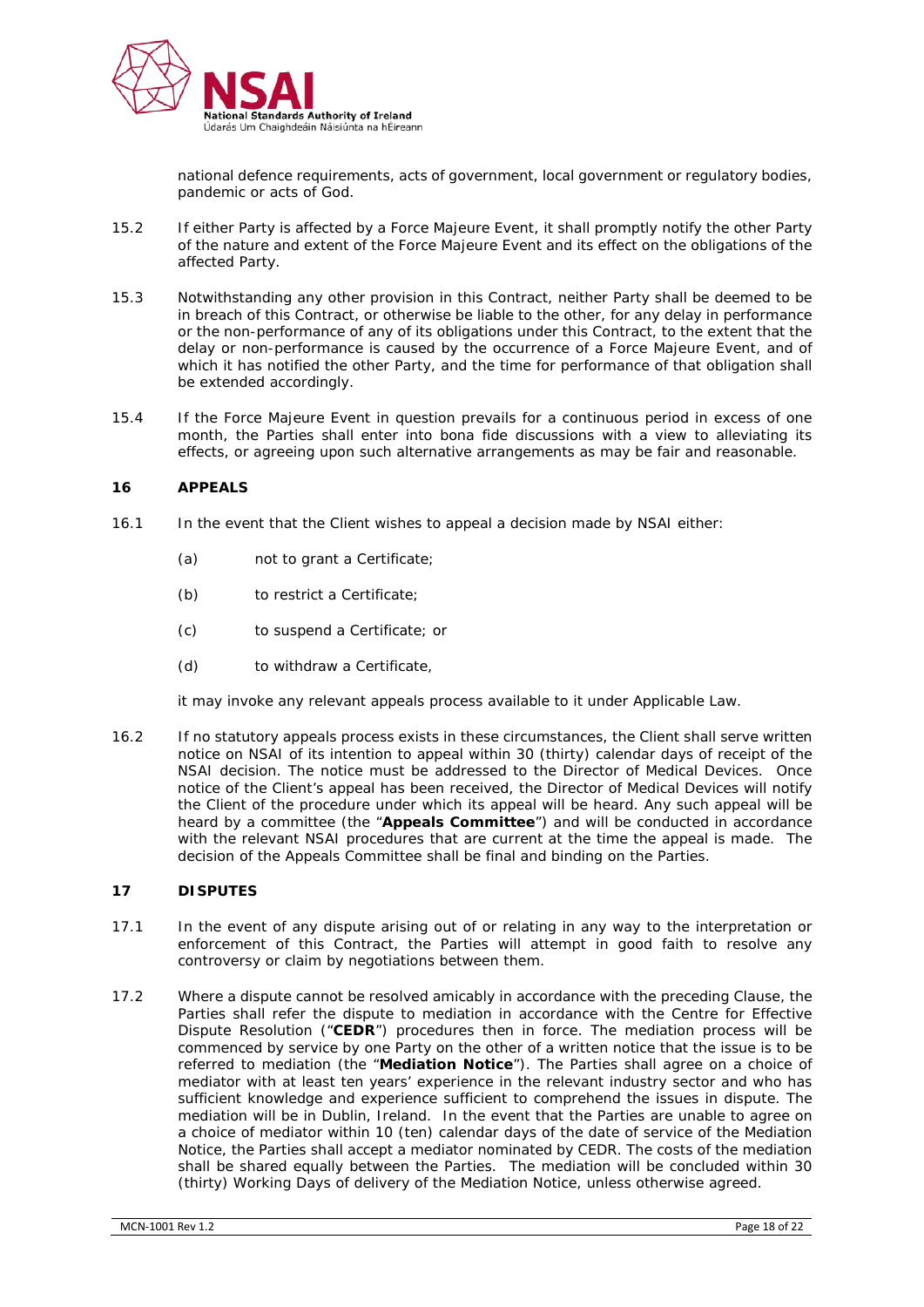

- 17.3 In the event that the mediation process described in Clause 17.2 does not result in the settlement of a dispute or either Party is not satisfied with the outcome of the mediation, the dispute shall be referred to arbitration.
- 17.4 In the event that a Party wishes to refer a dispute to arbitration pursuant to Clause 17.3, it shall notify the other Party of this in writing and within 14 (fourteen) calendar days of such notice the Parties shall appoint an arbitrator by agreement or in default of agreement within such period the President for the time being of the Law Society of Ireland shall appoint an arbitrator within 14 (fourteen) calendar days of being requested to do so by a Party. The Arbitrator shall have power to open up, review and revise any opinion, requisition, certificate, notice, and decision of the Mediator in respect of the dispute and to determine any dispute which shall be submitted to him and of which notice shall have been given as aforesaid in the same manner as if no such opinion, requisition, certificate, notice or decision of the mediator in respect of the dispute had been given. Any and every referral shall be deemed to be a submission to arbitration within the meaning of the Arbitration Act 2010, or any act amending the same. Neither Party shall be limited in the arbitration to the evidence or arguments previously put before the Mediator to obtain his decision.
- 17.5 Nothing contained in this Contract shall restrict any Party's freedom to:
	- (a) commence legal proceedings where such proceedings are required urgently to preserve any legal right or remedy, to protect any Intellectual Property rights or rights in Confidential Information or otherwise to prevent irreparable harm; or
	- (b) bring enforcement proceedings in another jurisdiction on foot of an Irish order or to seek interim, protective or provisional relief in the courts of another jurisdiction.

# **18 DATA PROTECTION**

18.1 NSAI is a Controller in respect of Personal Data obtained from Data Subjects for its own purposes, and shall comply with its obligations as a Controller under Data Protection Legislation and NSAI'S Privacy Notice which is notified to the Client from time to time and can be accessed [here.](https://www.nsai.ie/about/publications/privacy-statement/)

# **19 MISCELLANEOUS AND GOVERNING LAW**

- 19.1 Any failure by NSAI to insist upon observance or performance by the Client of the provisions of this Contract will not be deemed a waiver by NSAI of any such provision or the right to claim a violation by reasons of such failure. The payment of any sum by the Client to NSAI will not be deemed to be a waiver of such violation or any other violation. No waiver will be binding upon NSAI unless it is in writing and signed by NSAI. Any written waiver will apply only to the specific violation or to the instance specified, and a waiver of any violation will not be deemed a waiver of any other violation, whether or not similar to the violation waived. NSAI's rights and remedies hereunder will be cumulative and not exclusive of each other and may be pursued separately or concurrently as NSAI determines. In addition to those remedies set forth in this Contract, NSAI will be entitled to any and all remedies otherwise available to it in law or equity.
- 19.2 Without prejudice to any other provision of this Contract, the Client acknowledges the scope and limitations of Certification as set out in the Certificate and in particular that Certification has no bearing on and does not relieve the Client of its obligation to:
	- (a) inform itself of and ensure that it complies with all appropriate health and safety and product safety laws and any common law or other duty of care in relation to sale, supply, maintenance or installation of the Subject Matter in individual contracts of supply of same to its customers; and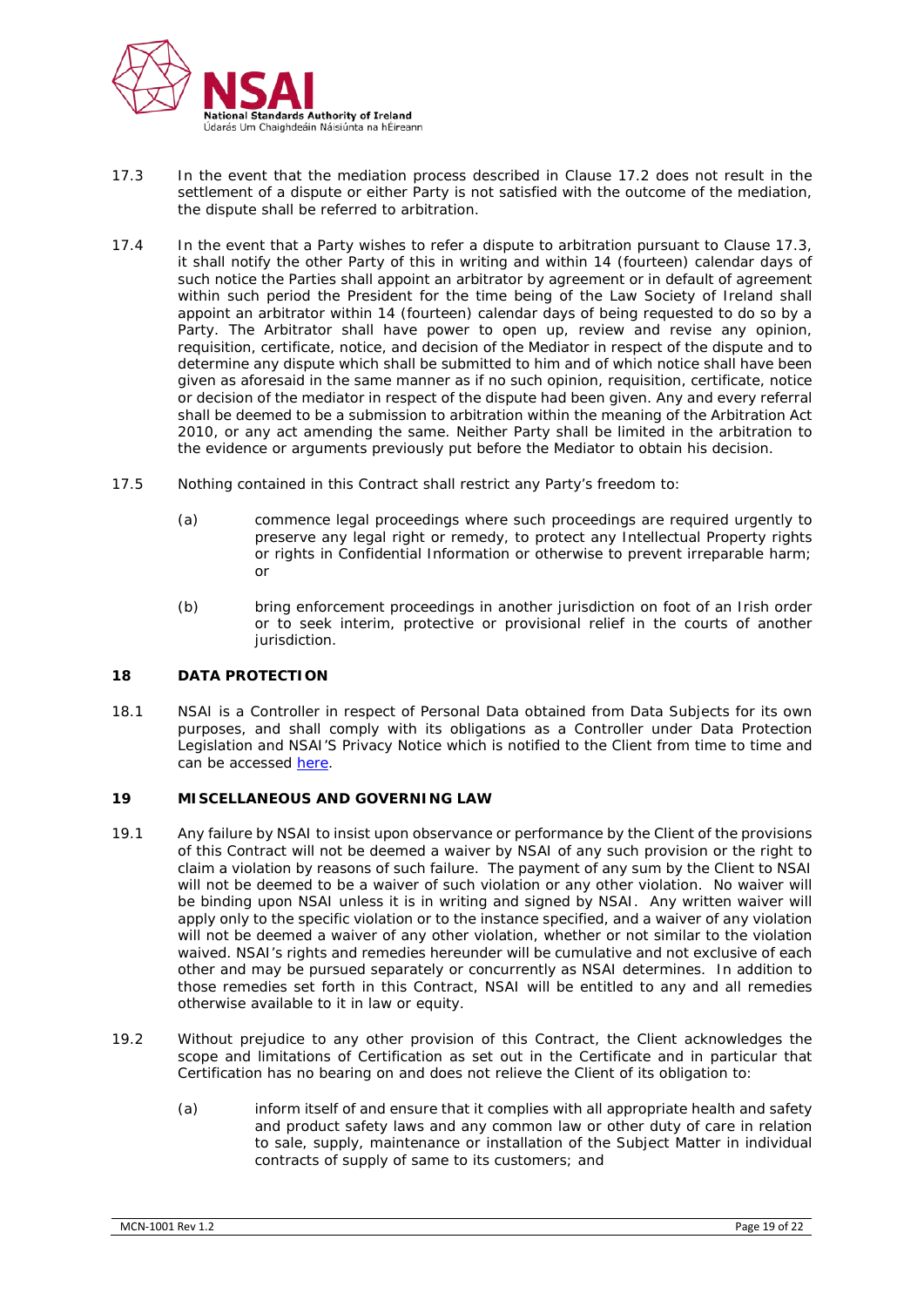

- (b) ensure that the Client has the legal right (under regulation, third party intellectual property or other rights) to manufacture, import, distribute or install (as appropriate) the Subject Matter of the Certification.
- 19.3 No person who is not a Party to this Contract shall have any rights under or in connection with it.
- 19.4 If any provision of this Contract is held to be invalid or unenforceable in whole or in part, the unaffected parts of this Contract shall remain valid.
- 19.5 This Contract constitutes the entire agreement between the Parties in respect of its subjectmatter and supersedes and extinguishes all prior negotiations, arrangements, discussions, course of dealings or agreement made between the Parties in relation to its subject-matter, whether written or oral.
- 19.6 Subject as expressly provided herein, neither Party shall assign this Contract without the prior written consent of the other Party such consent not to be unreasonably withheld.
- 19.7 The parties consent to the execution by or on behalf of each other party to this Contract and any ancillary documents or amendments to the Contract (the "**Documents**") by electronic signature, provided that such manner of execution is permitted by law and acknowledge that such electronic form shall constitute an original of each Document and may be relied upon as evidence of that Document.
- 19.8 Any notice whether required or permitted to be given by one Party hereto to the other under this Contract shall be in writing, delivered by one of the methods set out in sub-Clauses 19.8(a) to (e), and it shall be conclusive evidence of receipt of the notice by the addressee if signed by or on behalf of a duly authorised officer of the Party giving the notice and:-
	- (a) if delivered by hand, at the time of delivery to the addressee or its duly authorised agent; or
	- (b) if sent by pre-paid post, 4 (four) Working Days after posting if addressed to the Party to whom such notice is to be given at to the last place of business of the addressee; or
	- (c) if sent by fax, receipt of a successful transmission report;
	- (d) if sent by email, at the time of transmission; or
	- (e) if sent by recorded post, proof of recorded despatch.
- 19.9 This Contract shall be governed by, and construed in accordance with, the laws of Ireland and the Parties hereto submit to the jurisdiction of the Irish court for the resolution of disputes hereunder. Nothing herein shall supersede the rights and obligations of the Parties under any Applicable Law.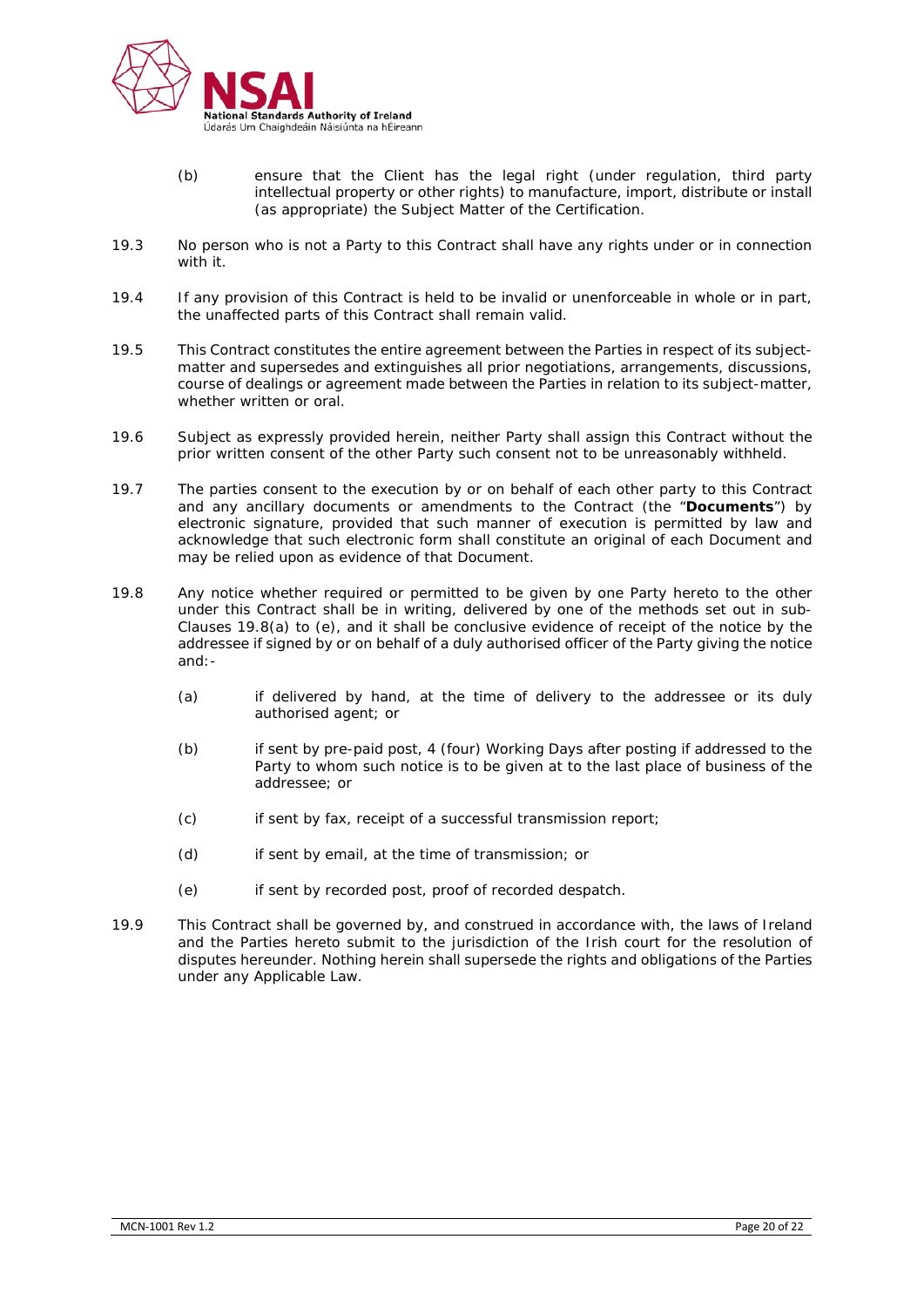

## **APPENDIX**

# **CONDITIONS FOR USE OF CERTIFICATES AND CERTIFICATION MARK(S)**

#### **Ownership**

NSAI is also the owner of registered Certification Marks referred to in the NSAI Brand Guidelines (a copy of which has been provided to the Client) or otherwise made known to the Client.

NSAI is the owner and will remain at all times the owner of a Certificate issued under the Contract.

All IPR in the Certificate and Certification Mark(s) shall at all times remain vested in and be the absolute property of NSAI, notwithstanding any use of same by the Client under licence pursuant to the terms of this Contract.

NSAI retains the right to control the display or other use of the Certificate and the Certification Mark. NSAI shall have the right, on demand, to acquire possession of the Certificate and the Certification Mark and any or all advertising and promotional material, or other means of displaying the Certificate or the Certification Mark when in the judgement of NSAI, such action is warranted.

## **Rights of Use**

Clients are entitled to use Certificates granted pursuant to the Contract in their business dealings in accordance with the conditions set down in this Appendix. Where, in relation to any Scheme/Standard it is provided that the Client may use a Certification Mark, NSAI will grant the Client a limited, non-exclusive right to use such Certification Mark in their business dealings during the period of validity of the relevant Certificate. Clients may only use the Certification Mark in association with the relevant Certificate. The rights of use expire on termination of the Certification through expiry, suspension, restriction or withdrawal of the associated Certificate.

The Certificate and right to use the Certification Mark cannot be sold, transferred, assigned, sublicensed, lent or used as security by the Client.

#### **Conditions of Use**

The Client shall only use a Certificate and the Certification Mark(s) in strict accordance with the conditions of this Contract, this Appendix and any NSAI brand guidelines including but not limited to the NSAI Brand Guidelines provided or made known to the Client.

Where NSAI grants a Certificate or right of use of a Certification Mark pursuant to the General Terms & Conditions, it shall grant to the Client a limited, non-exclusive, paid up, royalty-free licence, during the period of validity of the Certificate to use the same solely as strictly necessary in connection with the Subject Matter for which it was granted by NSAI and not in connection with any other matter.

Under the terms of the National Standards Authority of Ireland Act 1996, NSAI is the owner of the Irish Standard Mark, which is based on the words 'Caighdeán Éireannach'.

The Client assumes sole responsibility for its use of any Certificate or Certification Mark granted to it pursuant to this Contract and agrees to ensure that its Subject Matter will continue to be in conformity with the Relevant Scheme/Standard for which Certification has been granted.

The Client agrees that its use of a Certificate or Certification Mark(s) constitutes its declaration that the Subject Matter has been assessed by NSAI in accordance with the Relevant Scheme/Standard and that the Subject Matter has been produced in accordance with same.

The Client shall not use a Certification Mark and/or refer to its Certification by NSAI in advance of being certified by NSAI.